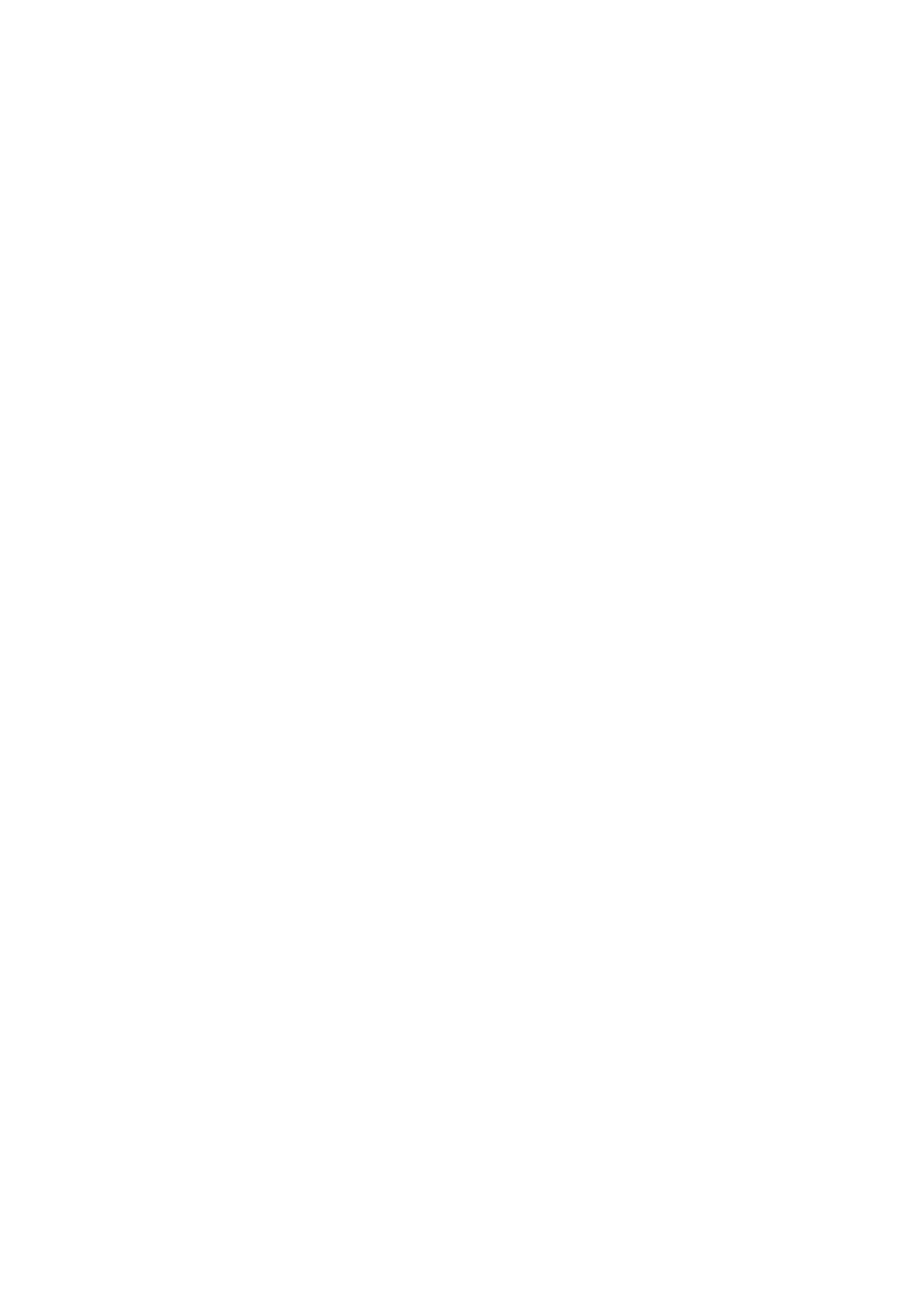# Complex Project, Mega Risks

# Financial Risks of Rio Madeira Dam Complex

Text: Gustavo Pimentel

Review: Roberto Smeraldi

Colaboration: Johan Frijns, Lúcia Ortiz, Glenn Switkes, Paulina Novo, Eduardo Paschoal,

Peter May, Evita Corera.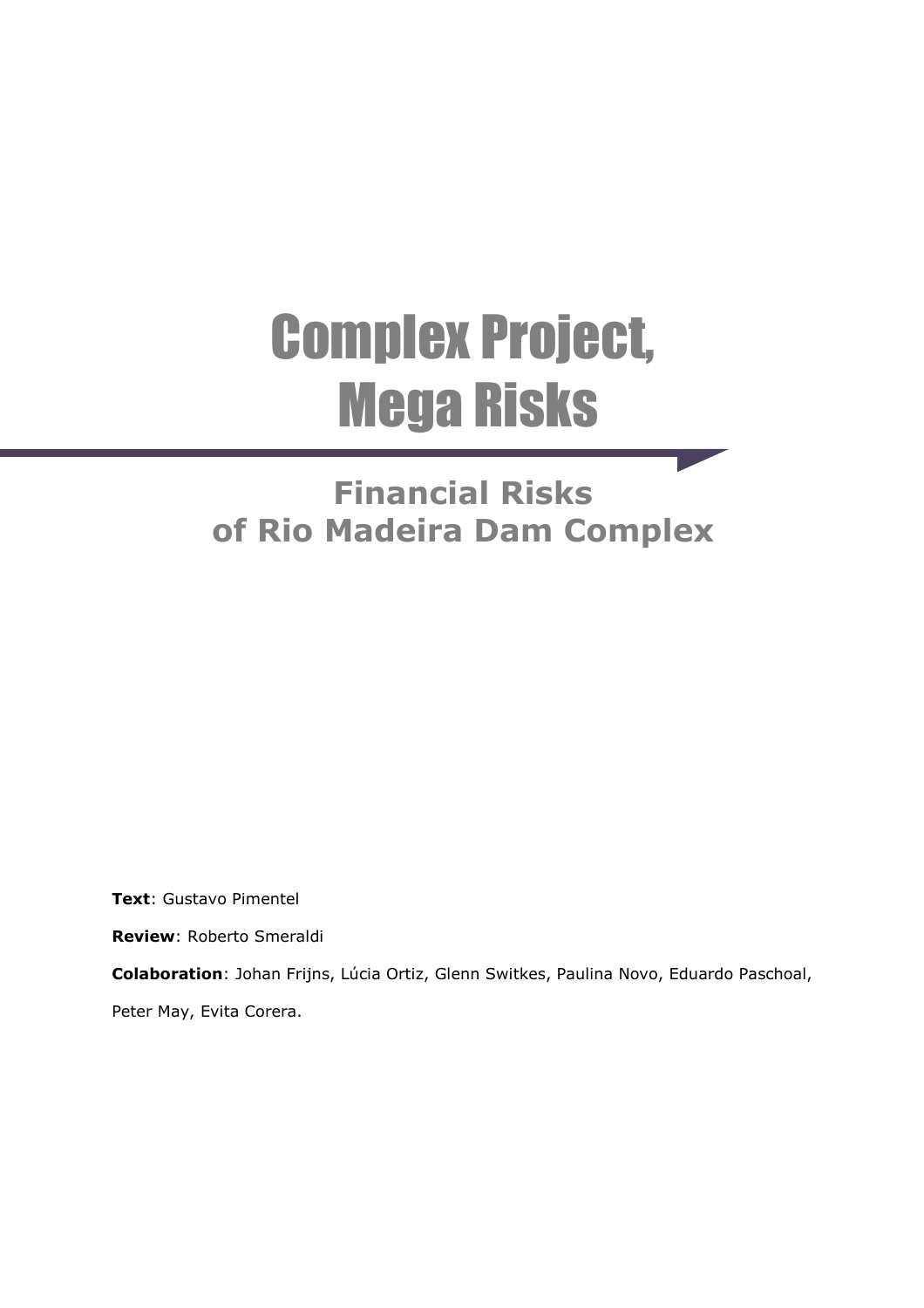# 1. Executive Summary

São Paulo, October 2007.

The Rio Madeira Hydropower and Waterway Complex is the main infrastructure work of Brazilian Government's Plan for Accelerated Growth (PAC), encompassing two large dams and associated canal locks to permit navigation. This document analyses the project's main financial risks, given the information available and its social, environmental, technical, legal and economic uncertainties.

As in any large scale project, financial risks and returns must be thoroughly estimated, given the possibility that small errors may bring severe damage to project sponsors, financiers and society at large. Such thoroughness becomes even more relevant in the case of Rio Madeira Complex, being a project developed far away from the main urban centres, in a region rich in biodiversity as the Amazon, although with a lack of social infrastructure. Historically, all large infrastructure projects in the Amazon have suffered from significant delays, and some of them have never been completed.

The dams' environmental licensing process was very controversial, subject to strong political influence and contradictory technical opinions about the project's economic feasibility and its associated social and environmental impacts. This report does not intend to bring new facts nor technical data to feed the debate. Its contribution stems from deep analysis of the broad material already produced by project sponsors, NGOs, local communities, Public Prosecution Office, independent experts, Ibama and other national and international governmental bodies. The approach strives to translate available information on social and environmental risks into financial risks, using the methodology of credit rating agencies. Furthermore, it was included an annex with the reputational risks of participating in such a project, either as project sponsor, financier, contractor or supplier.

Amigos da Terra – Amazônia Brasileira and Bank Track are committed to promote transparency of information to all relevant stakeholders, be those local communities or financiers.

The main sources of financial risk identified in the Rio Madeira Complex are:

- Governance risk, given the potential participation of constructors and equipment suppliers in the project sponsoring consortia, at the same time of forming the Engineering, Purchasing and Construction (EPC) group responsible for executing the works, what poses a conflict of interest.
- High construction risk, mainly due to the weak judicial grounds for the environmental license, already being challenged by the Public Prosecution Office. The impacts of canal locks were not studied and the transmission line was removed from the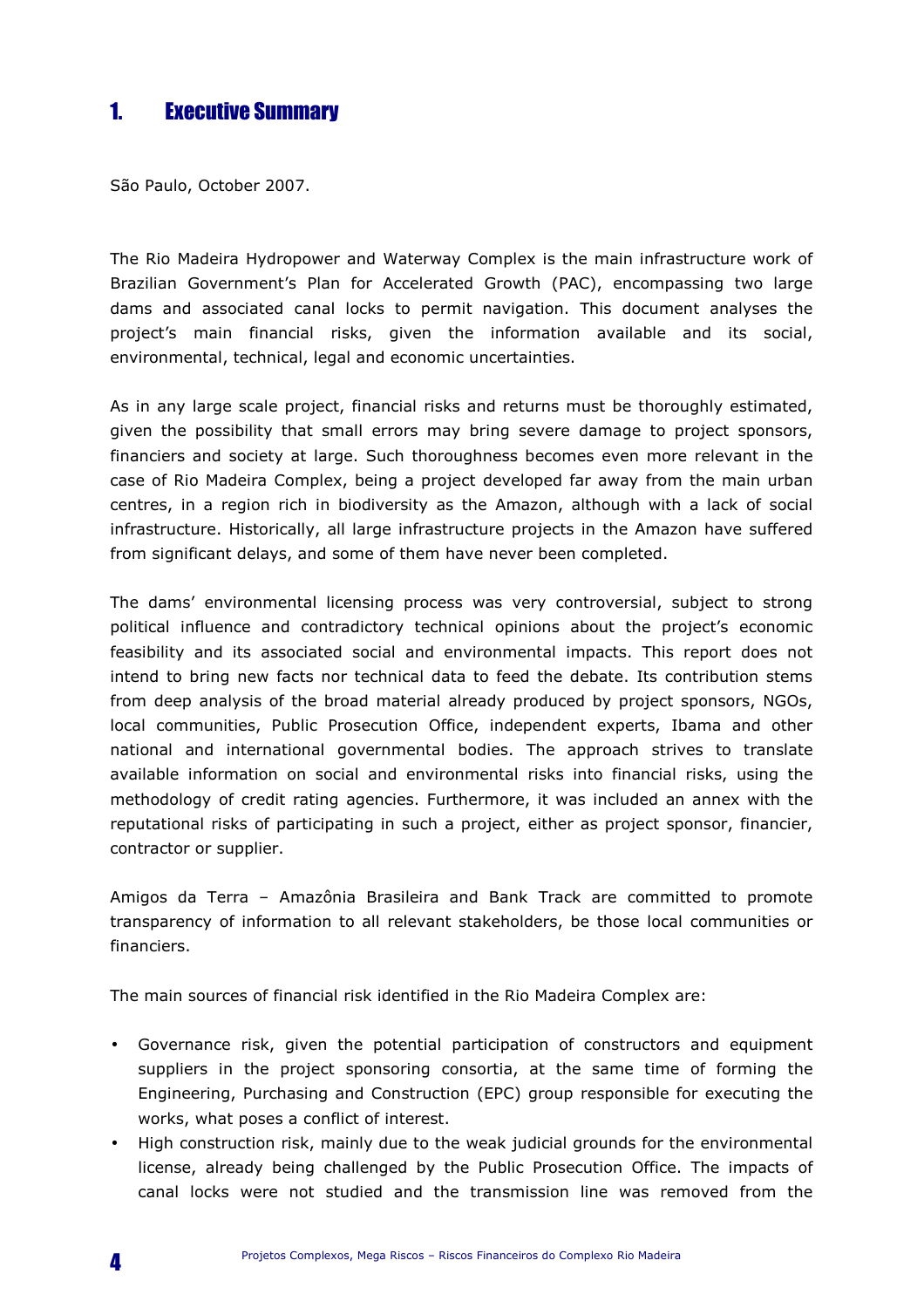licensing during the process. There are contradictory technical assessments about the project's area of influence, impacts in Bolivia, indigenous lands, involuntary resettlement and flooded area.

- Uncertainty on total costs, with dissonant budgets presented by project sponsors and regulator, deepened by the undefined environmental compensation fee and exchange rate risk in the price of equipments.
- Legal risk associated with the tender offer for the dams. The exclusivity contracts of Odebrecht with main equipment suppliers are being contested at CADE, Brazilian and US Courts, bringing unpredictable consequences given the long time needed to judge such disputes.
- Client risk, as the transmission line project is still in a very infant stage. It is vital to ensure the delivery of produced electricity to the South-eastern region, but does not even have the Terms of Reference for the Environmental Impact Assessment, suggesting a long and litigated process of environmental licensing.
- Technological and hydrological risks, also in the mid and long term, due to uncertainties on the impact of sediments over the reservoirs, the lack of studies about possible changes in the climate regime and rainfalls, affecting water flows and reservoir capacity.
- Risk of financial structure and insufficiency of collateral. There is a need for a pool of insurers and reinsurers with strong balance sheets. If BNDES indeed finances the project, all remaining debt deals will be subordinated to the development bank deal.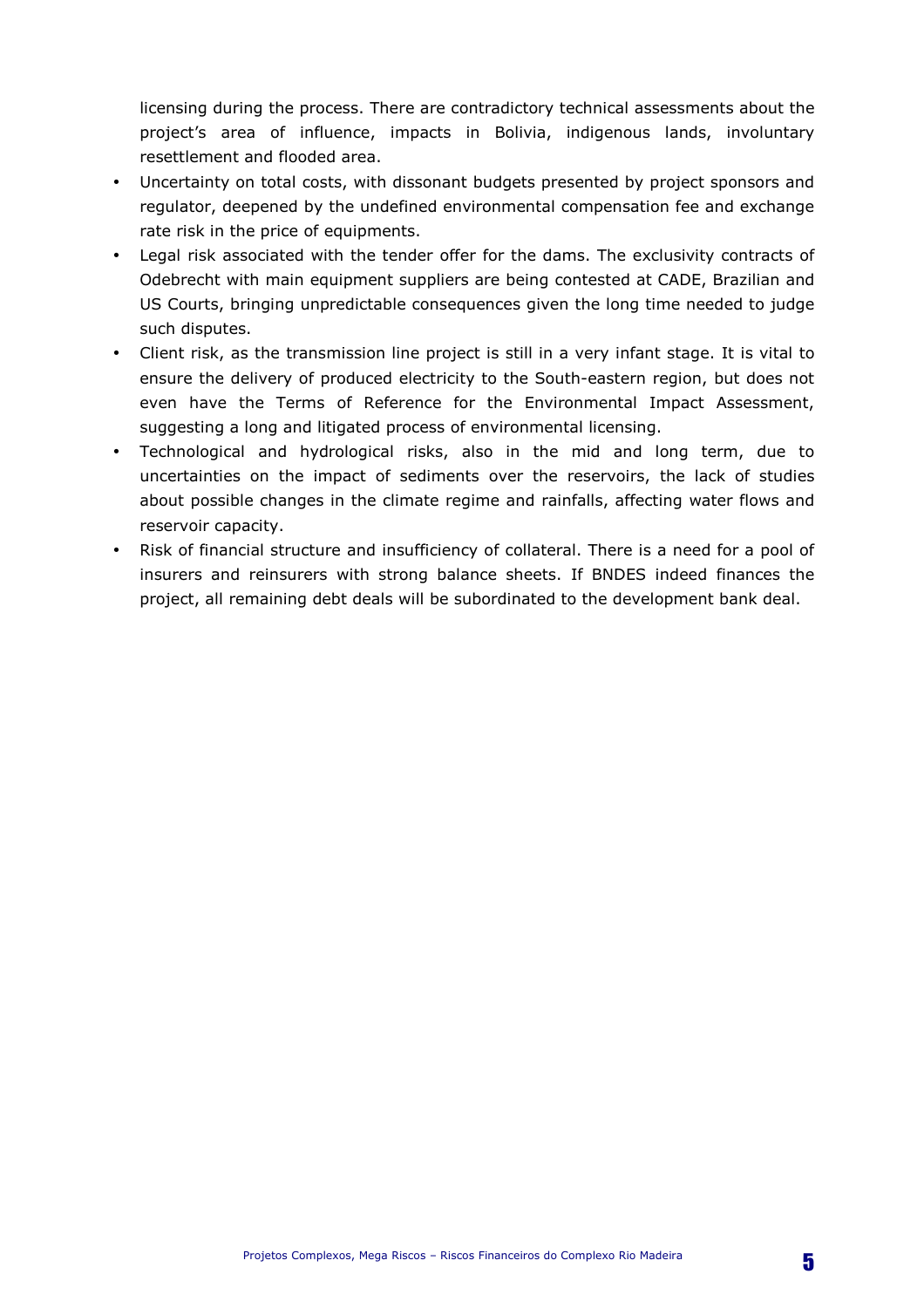# 2. Project Description

The Madeira River is the largest tributary of the Amazon River, with a length of 1700 km in Brazilian territory alone and an average flow of 23,000m3/s. The Madeira is responsible for approximately 15% of the water volume and 50% of the sediment transported by the Amazon River to the Atlantic Ocean. This enormous load of sediment regulates the biological systems of vast flood plains along the Madeira and Amazon Rivers. Its basin covers close to a quarter of the Brazilian Amazon, and stretches over 1.5 million  $km^2$  across Peru, Bolivia and Brazil. The river is formed by the confluence of the Guaporé, Mamoré and Beni Rivers, which originate in the Andean high plains.

The Rio Madeira Dam Complex is the main project of Brazil's government Program for Accelerated Growth (PAC) and a fundamental piece of the Initiative for the Integration of Regional Infrastructure in South America (IIRSA). This complex includes the construction of the Jirau and Santo Antonio hydroelectric power plants in the Brazilian Amazon, with a joint capacity of 6450MW; a third dam in the stretch between Abunã, in Brazil, and Guayaramerín, in Bolivia; and possibly a forth hydroelectric dam at Cachoeira Esperanza located on the Beni River, 30km above its confluence with the Mamoré River in Pando, Bolivia.

The completion of this complex of dams with locks would allow the operation of an industrial waterway, to allow the passage of barges, extending 4200 km. This will facilitate the transportation of goods such as soy, timber and minerals from the Amazon region to ports on Atlantic and Pacific coasts.

This project currently being promoted includes the Santo Antonio and Jirau dams. Santo Antonio is located 7 km upstream from Porto Velho, the capital of the state of Rondonia and home to more than 270,000 inhabitants, and Jirau is 136 km further upstream. The combined area estimated to be flooded is  $529 \text{ km}^2$ . The respective canal locks are also part of the project.

#### Financial Structure

In such large scale projects, it is common that a consortium of companies form a Specific Purpose Enterprise (SPE), a legal entity whose activities must remain restricted to the construction and operation of the dams. This model allows debt issues of the project finance type, whereas the main collateral offered to financiers is the cash flow generated by the sale of electricity upon the power plant becomes operational, thus protecting the balance sheets of shareholders to the financial risks associated to the project.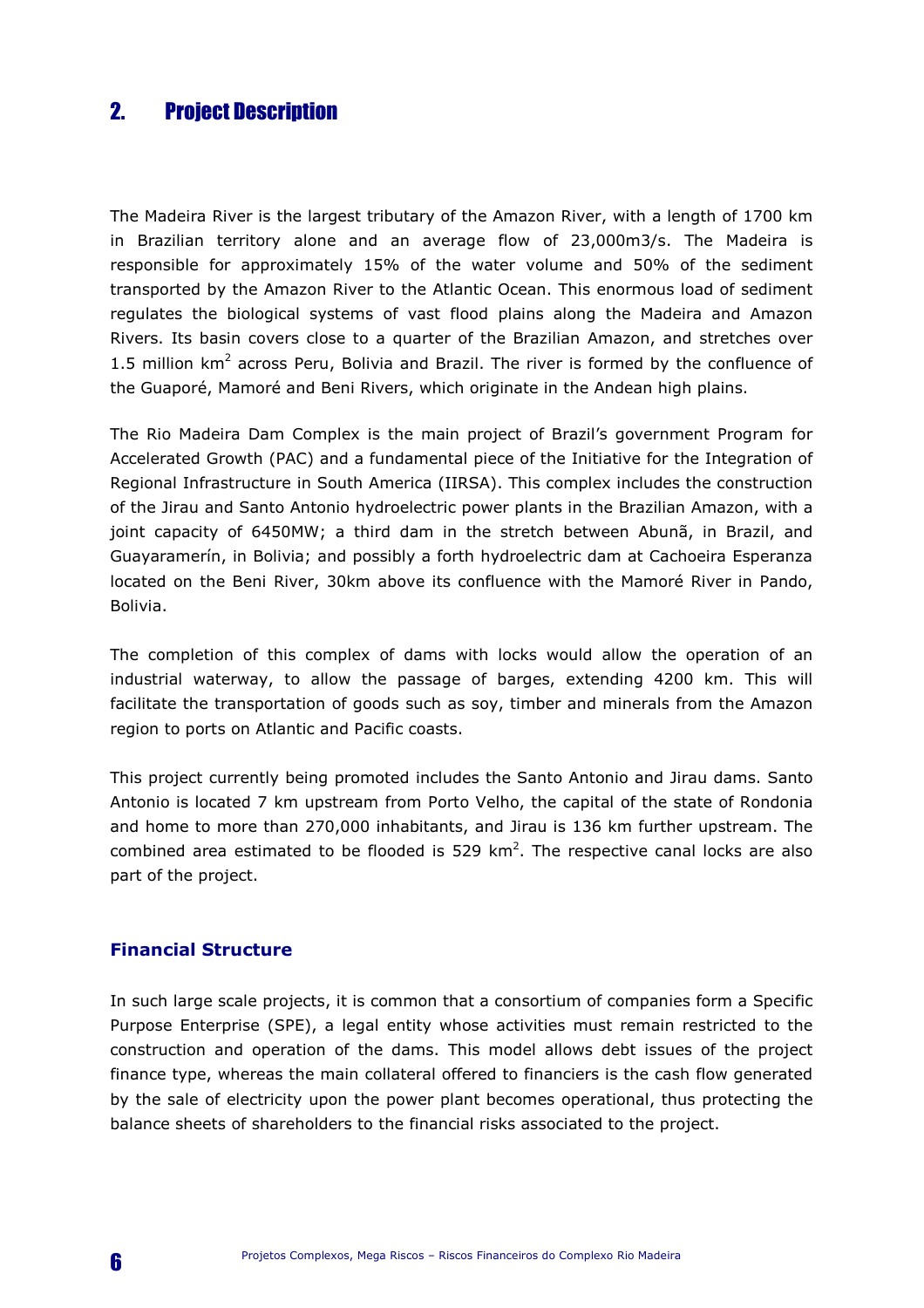In the case of Rio Madeira dams, construction costs will most likely be beared by 20% to 30% of equity and the remaining 70% to 80% covered by project finance deals or syndicates. In order to build the equity of the SPE, some consortia might structure private equity funds and distribute these to institutional investors.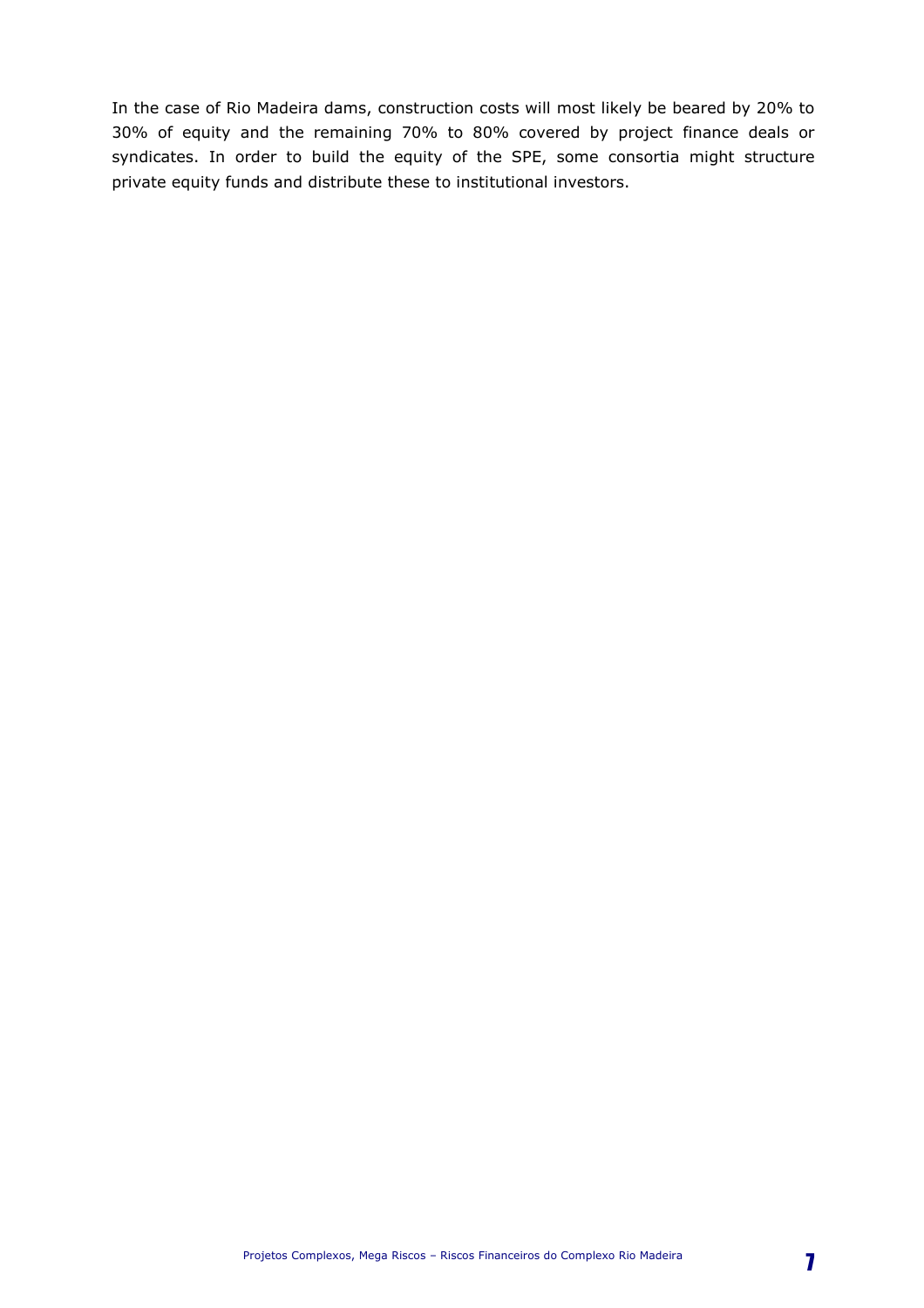# 3. Project Sponsor Risk

The quality of project sponsors is of paramount importance to the success of this kind of deal. The characteristics analysed are the experience of sponsors in similar projects, the technology employed, sponsor's commitment to the project and its strategic relevance, along with credit worthiness and financial strength.

The potential project sponsors, to be defined after auction scheduled to December 2007, seem to have financial capacity and strategic interest. There is doubt about the technology employed, because bulb turbines were never used before in such a large scale project. The sediment load carried by Madeira River brings another risk to the technology (more details in Operating Risks). Some consortia are considering changing the project design in order to use Kaplan turbines, which would decrease costs but add extra environmental and legal risks.

The possible auction framework and rules, as promoted by the Brazilian government, will request the deposit of minimum cash guarantees in order to avoid project sponsors without adequate financial capacity. Some possible consortia are:

- a) Odebrecht / Furnas;
- b) Camargo Correa / Chesf;
- c) Alusa / Eletronorte;
- d) Suez / Eletrosul;
- e) Cemig / CPFL / Light / Eletropaulo

This configuration can change at any time.

The government offered one subsidiary of the state-owned energy holding Eletrobrás to compose each consortium, which contributes to their financial capacity given the solid balance sheet of Eletrobrás. The winning SPE can opt for the inclusion of BNDESpar in its equity, or even pension funds such as Petros and Funcef, which have already demonstrated interest in the project.

A more thourough analysis will be possible only after the auction. There is a conflict of interest risk in some consortia, as they have construction and equipment manufacturing companies as shareholders, the same that would be responsible for the Engineering, Purchasing & Construction (EPC) contract. The National Energy Policy Council determined that such companies can only have 40% of SPE equity to enter the auction, reducing it to 20% in case of victory. This partially mitigates the conflict of interest, but has created a significant backstage battle.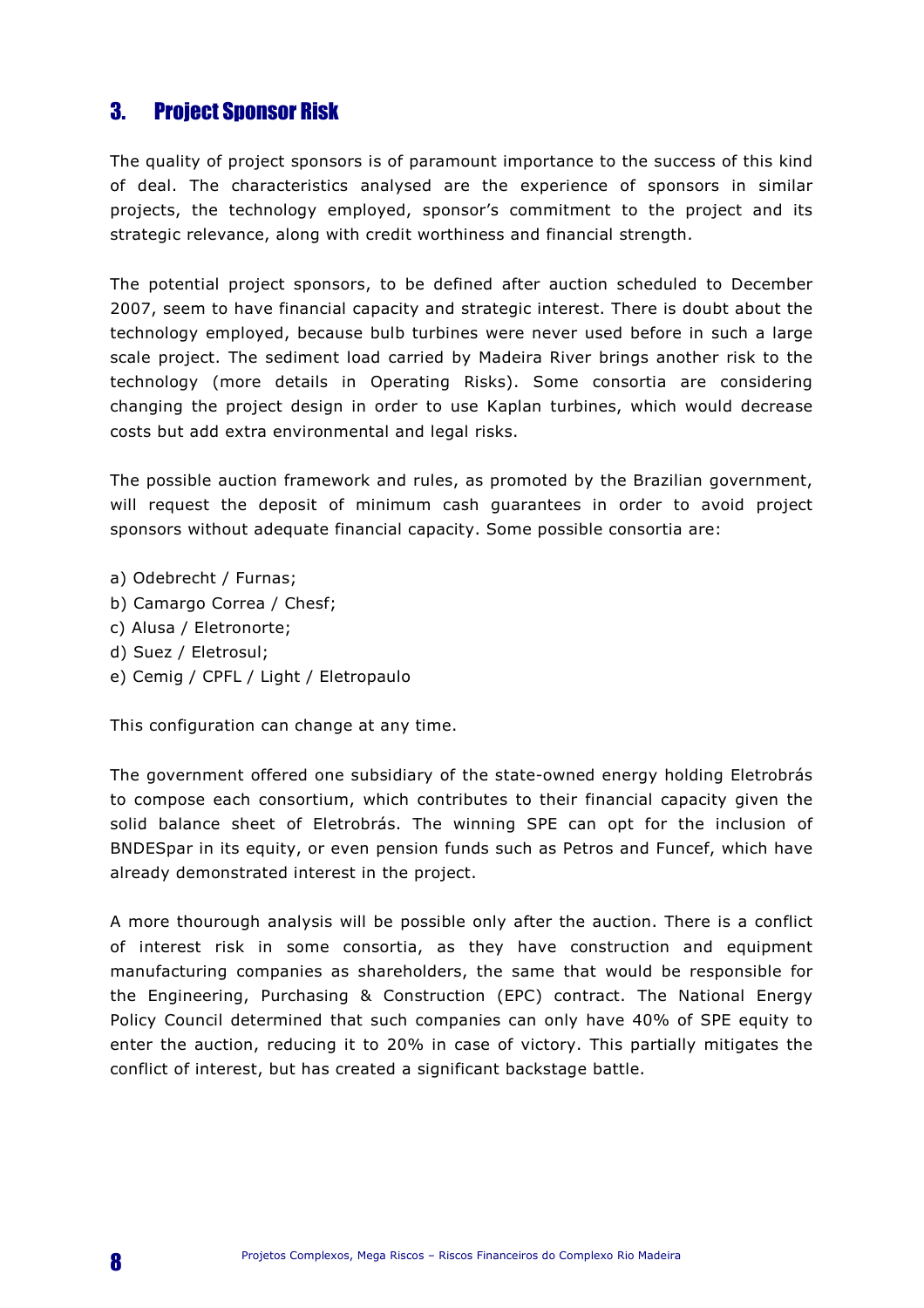# 4. Construction Risk

The construction risk is usually the most difficult to mitigate in a project finance deal. The possibility of delays, cost overrun and quality subperformance are analysed along with their respective impacts. The main drivers of risk are contractors hired to execute the works, the project timeline, budget and its environmental and legal risks.

#### Construction Consortium

Given that construction companies and equipment manufacturers are part of some consortia, it is very likely that shareholders will be the project executors. That would be the case for consortia led by Odebrecht and Camargo Correa. The Engineering, Purchasing & Construction (EPC) contracts are usually in the Turn-Key mode, with fixed prices and timeframes. Still, there is a clear conflict of interest that may damage minority shareholders. The government is aiming at improving the requirement for bestin-class corporate governance structures, but a final analysis will only be possible after the auction and hiring of contractors.

#### Construction Timeline

If the first power plant (Santo Antônio) is auctioned, gets the construction license and starts construction already in the meteorological window of 2008, the government forescasts that the first turbine can become operational by January 2012. This forecast can be considered highly uncertain and, moreover, of little relevance. In Brazil, the historical experience of building large scale dams has been unfavorable: nearly all had cost overruns and delayed timelines<sup>1</sup>. Given the additional logistical challenges of building a large scale project in the Amazon region, the risk of delay is very material. Camargo Correa already claimed the impossibility of starting construction in 2008. Furthermore, delays caused by environmental, social and other forms of litigation are a real possibility, possibly pushing the project commencement to at least 2009. Many consortia already requested the postponement of operation to 2013, which has not yet been confirmed by the government.

#### Environmental and Social Risks

 $\overline{a}$ 

Within environmental legislation, the first step needed for construction of a plant is to obtain the Preliminary License (LP), allowing for the respective auction to be legally carried out. The process starts with the submission of an Environmental Impact Assessment (EIA) on the part of the companies requesting the license, based on Terms

<sup>&</sup>lt;sup>1</sup> In the case of Tucuruí, the operation of the first turbine was delayed in 3 years; the last turbine became operation only in June 2006, more than 30 years after construction began.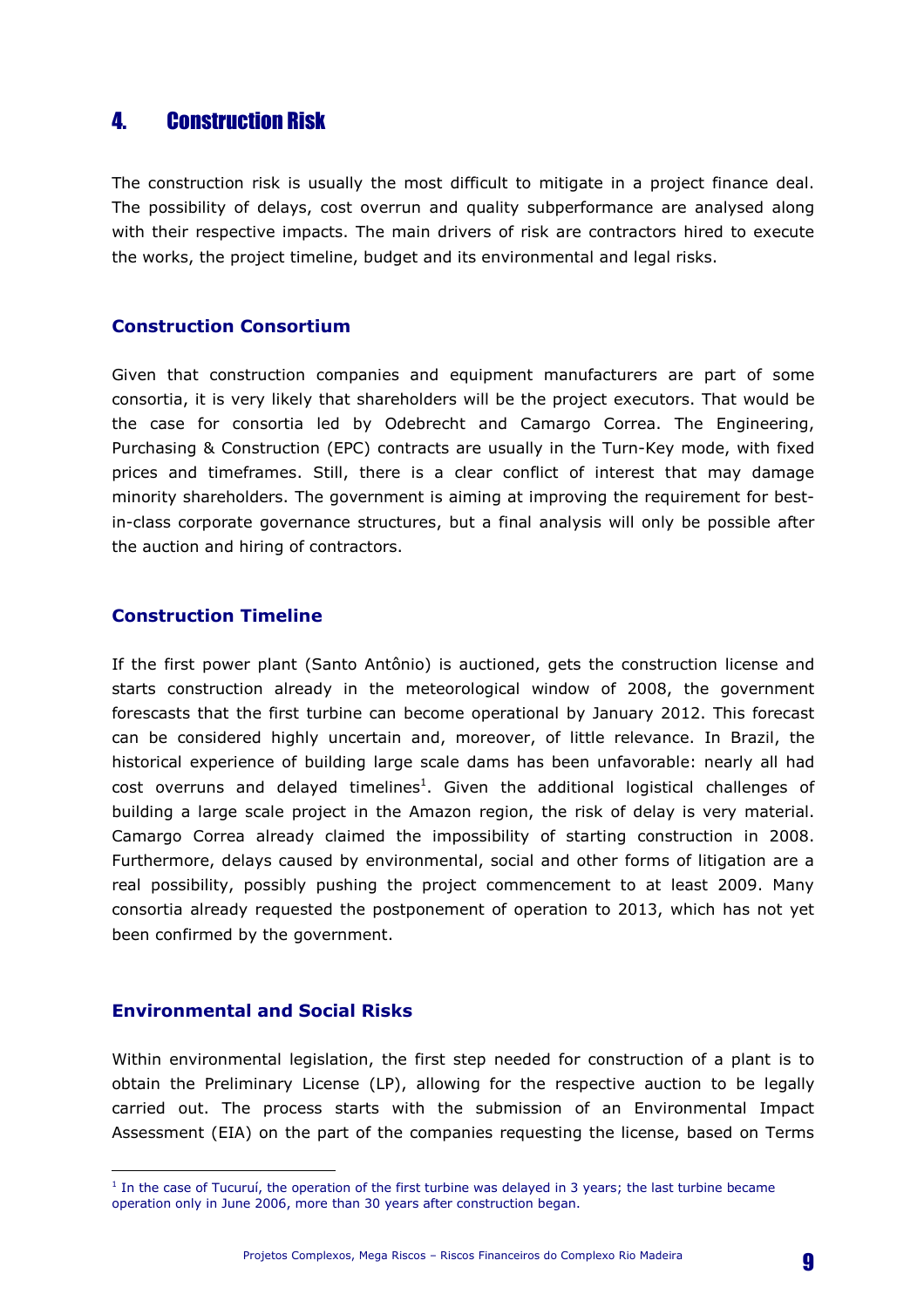of Reference set by the federal environmental agency (IBAMA). Usually, the LP is granted, along with a number of mitigatory measures or complementary studies that constitute a condition for the future issuance of a Construction License (LI), allowing for the work to start. Once the work is complete, turbines can only function once an Operation License is issued.

The LP for the Rio Madeira complex was granted on July 9, 2007 along with 33 conditions. While it alleges the project is environmentally viable, the process through which it was issued leads to significant legal and financial risks, even in situations where the LI was obtained. Both the public prosecutor and eligible civil society organizations can file lawsuits to suspend or cancel the licensing, also with possible request of urgent preliminary rulings to be made by the courts based on precautionary principles. Actually, there is already a civil lawsuit of this kind, initiated by the public prosecutor in December, 2006, based on earlier considerations, well before IBAMA granted the LP. This lawsuit can be subject to ruling at any time, even after the start of the project. Principal risks are detailed in the following paragraphs.

#### Defect in procedure

IBAMA's technical experts concluded their official report in March, 2007, recommending not to grant the LP due to the need for new studies. Among their arguments there was the need for widening the scope of social and environmental impacts, including the extension of the area of influence of the project in both Brazil and Bolivia. IBAMA's politically appointed directorate, following open and explicit political pressure, did not endorse the technical opinion of its own staff. Immediately afterwards the institution was split by presidential decree, which led to a strike. Once public servants were on strike, the new President of IBAMA used opinions by external consultants, hired by the Ministry of Mines and Energy and the World Bank, in favour of granting the license, with the aforementioned 33 conditions. It might well be concluded that the use of external consultants, with potential conflict of interest, instead of public servants formally hired by government through a legal selection process, has potential to void the entire process.

#### Area of influence

The Strategic Environmental Assessment carried out by Odebrecht, in the opinion of IBAMA's technical staff and that of 19 highly reputed experts hired by the Rondonia public prosecutor<sup>2</sup> (with financial resources from Odebrecht) are unanimous in pointing to the need for environmental impact studies in a much larger area of influence, which also affects a portion of Bolivia. In addition, only four public hearings (a requirement by legislation as far as all areas of impact are concerned) were held: all of them within the

 $\overline{a}$ 

 $^{2}$  See a summary at "30 breaches to Madeira EIA", available at

http://www.banktrack.org/doc/File/dodgy%20deals/Rio%20Madeira%20Dam%20Project/Studies%20that%20d ont%20hold%20water.pdf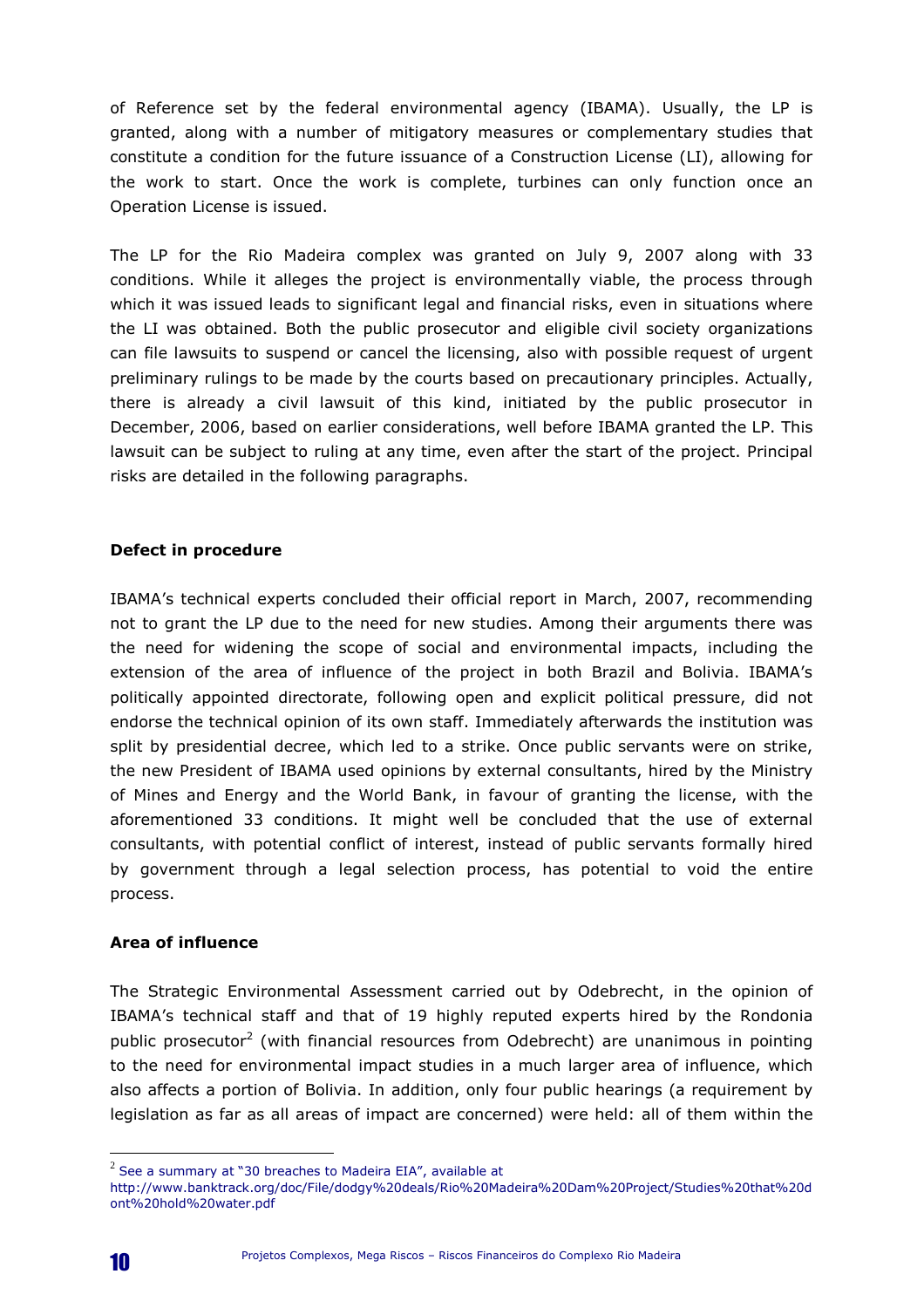municipality of Porto Velho. No hearings were held in the municipalities where impacts are admitted by the EIA study itself, neither in the municipalities which were already neglected by the studies. The opinion on sediments by the consultant Sultan Alam, which was used to grant the license, was based merely on the analysis of Santo Antonio dam, assuming that results would be similar in the case of Jirau. Since the licensing is granted for the whole complex, problems that might be found in Jirau can delay the works in Santo Antonio. Recent legal precedents exist in Brazil establishing the need for an Integrated Basin-wide Environmental Assessment<sup>3</sup> in other dams, attributing to IBAMA the responsibility for monitoring the implementation of its provisions.

#### Locks and Transmission Line

Two locks – one for each dam – allowing for expanding navigation along the Madeira River from the Atlantic Ocean up to Bolivia are part of the approved project. However, their impact was not researched. The resulting waterway would – according to the forecast by the Odebrecht-Furnas consortium – allow transportation of grains, thereby stimulating the expansion of the agricultural frontier, along with deforestation, land conflicts, and disorderly occupation of the region.

Similarly, the project implies the construction of a transmission line as far as Araraquara (São Paulo state), as a condition for energy to be used. However, the line was not subject to the studies for the licensing, an issue that was questioned by the federal prosecutor and likely to be subject to ruling in the coming months. This might be one more aspect leading to declare the auction void or, possibly, even paralyze the project at a later stage.

#### Bolivia

 $\overline{a}$ 

Bolivian government and civil society have repeatedly criticised the project, with similar arguments, principally lack of any study on impacts on the Bolivian side. Soon after the LP was granted, the Bolivian chancellor addressed the Brazilian Ministry of Foreign Affairs questioning the Brazilian unilateral decisions and requesting technical explanations. Brazilian government has not provided explanations as of yet, despite a meeting among the two diplomacies at the end of August, 2007. Three bilateral working groups were formed to study the issue of sediments and flooding, impacts on fish stocks and on public health (malaria and other diseases). However, their workplan and schedule were not yet defined. Civil society organizations from both Bolivia and Brazil already expressed their concern to their respective governments about participation in the working groups. The Bolivian vice-minister for biodiversity and the environment publicly stated that the country is ready to look after international fora, in case Brazil insists in making unilateral decisions affecting the Bolivian territory. Diplomatic impasse could result into new delays in works, especially as far as Jirau is concerned, also at a later stage.

 $^3$  Civil Lawsuit Nº 1999.70.01.007514-6/PR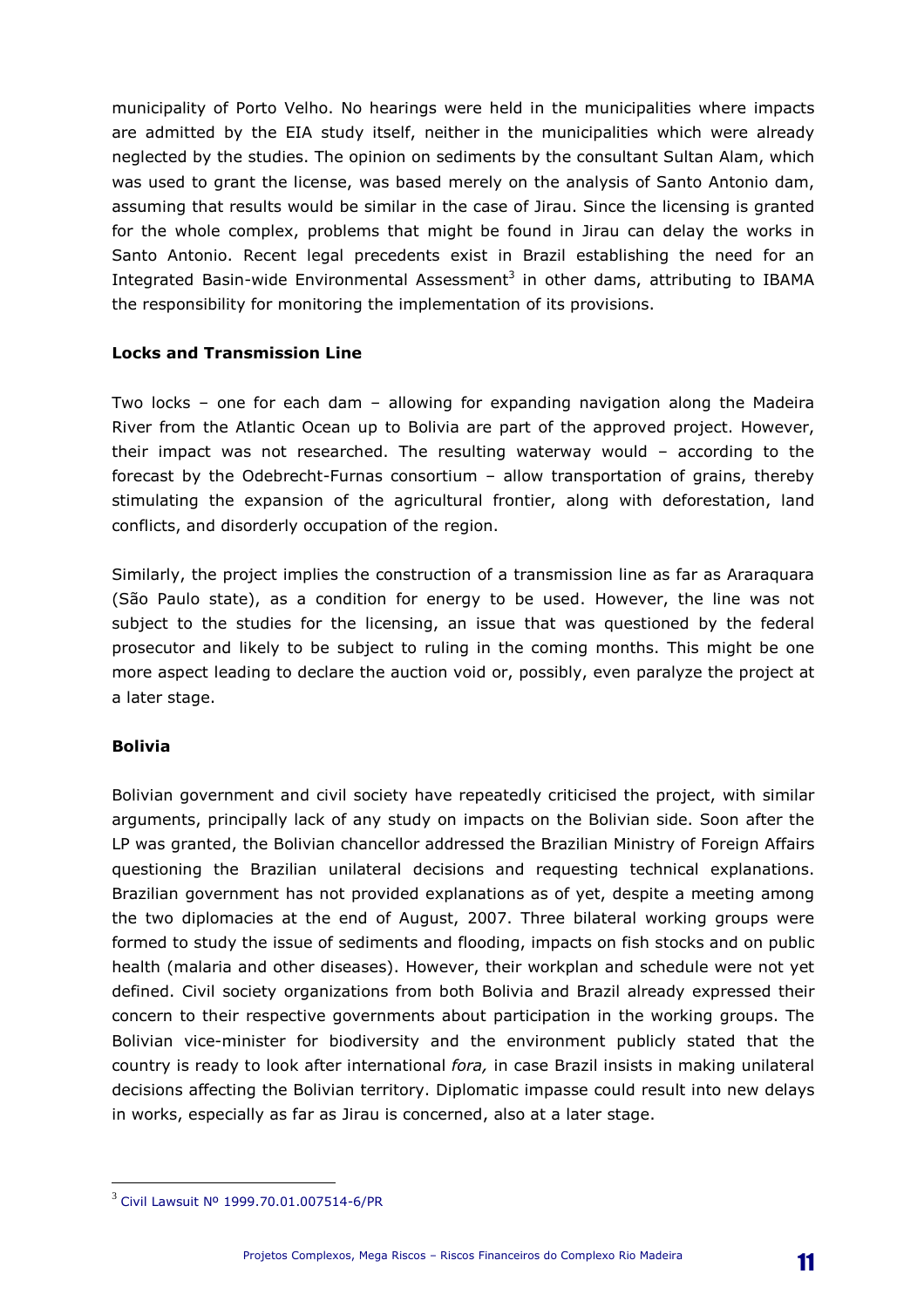#### Displacement of Population and Indigenous Issues

According to the EIA of the project, about 3.000 people would be forced to leave their livelihoods. Considering the reality of other dam projects in Brazil, the absolute lack of legal land titles in the whole region of the project and the limited scope of the EIA, this figure is likely to be underestimated. Local social organizations, for instance, estimate 10.000 affected people. In addition, economic displacement is likely, since fishery potential and land fertility in other areas were not adequately studied. Such a situation can lead to a number of legal conflicts, with impacts both on project costs (additional indemnizations) and on its operational schedule, due to precautionary suspensions ruled by justice, a common occurrence in similar cases.

Most affected Indigenous populations - especially by the inflow of migrants looking for work, include the Karitiana, Karipuna, Oro Ari, Oro Bom, Cassupá, Salamãi and Uru-eu-Wau-Wau peoples. The EIA study does not consider indirect impacts on other less known or inaccessible communities such as the Katawixi, in the Jacareúba and Mucuin rivers, the isolated groups from Karipuninha, in the upper Candeias river, from Rio Formoso, from the Jacundá site and the Kaxarari, the latter with demarcated land. Also, authorization by Congress, as determined by the Brazilian Constitution and following to facilitate consultation to the interested peoples, is lacking. Failure to perform such consultations and obtain this authorization has already affected other similar projects in the Amazon region, as Belo Monte, on the Xingu river.

Social movements, such as the one representing populations affected by dams (MAB) and Indigenous organizations are likely to generate significant risks for the project, once impacts will start to be perceived and actualized. Absence of any plan of prevention or mitigation – due to the fact that the EIA studies denied the very existence of these problems – aggravates this situation and makes it difficult to calculate the potential economic damage to the companies in charge of the works.

#### Turbines' Technology and Impacts on Fish

In a recent attempt to reduce projected costs, some of the consortia being formed to participate in the auction showed interest in the possibility of using Kaplan turbines, rather than bulb ones, as defined in the project to which the LP was granted. Doubts arise around the legality of such change based on the conditions imposed by the LP, which aims at mitigating fish mortality, higher in the case of Kaplan turbines. Such uncertainty might generate speculations (also legal ones) after the auction, with impacts on the construction schedule and project costs.

#### Legal Risks about the Auction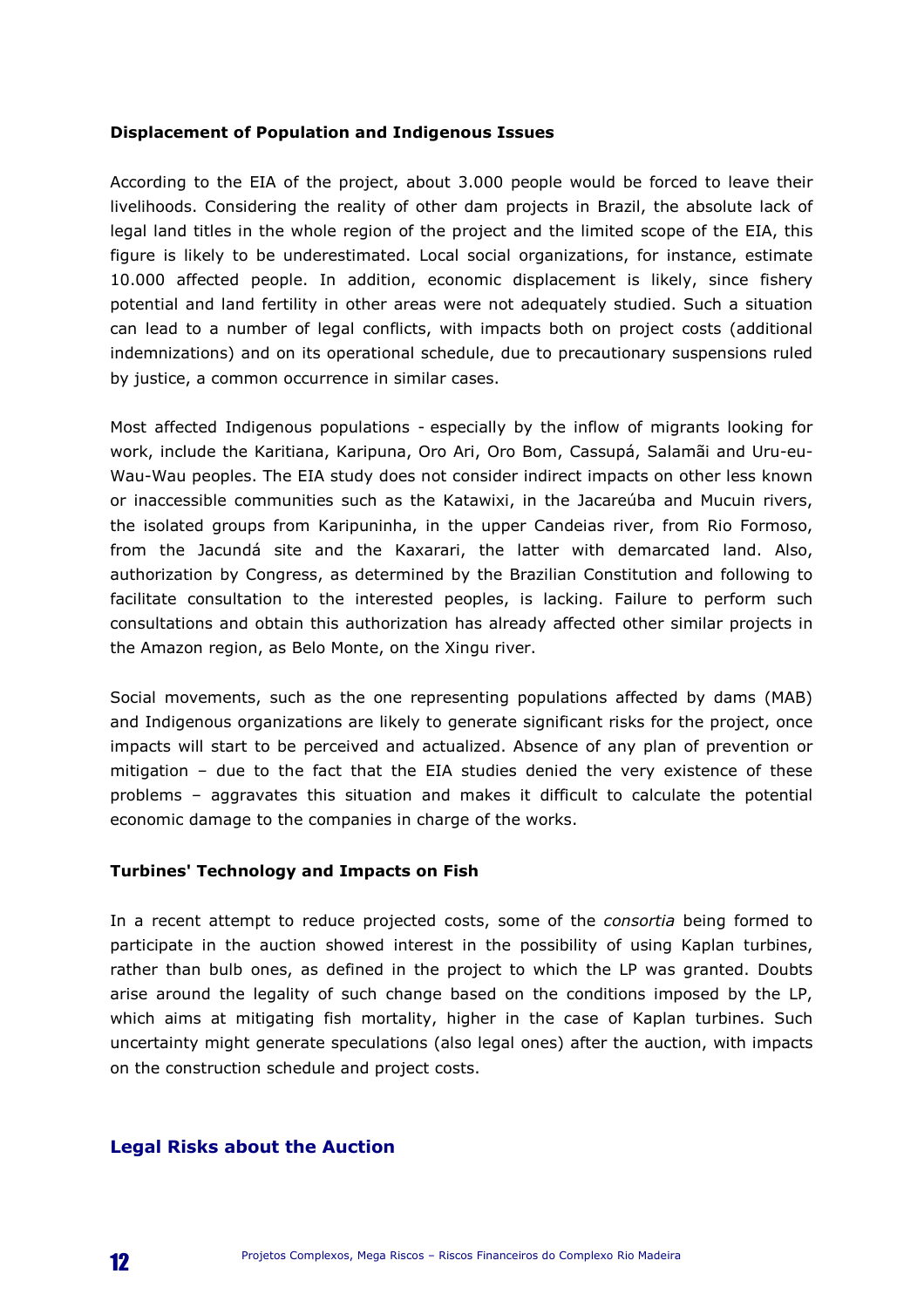Existing controversies around the auction might bring losers to legally question its outputs. The principal issue under discussion is related to the contracts for exclusive supply signed by Odebrecht with the main equipment suppliers, such as General Electric, Alstom, Voith-Siemens and VA Tech. Such contracts do not allow that other consortia request quotations for supply from the aforementioned companies, forcing to look for more expensive alternatives, in Brazil or elsewhere.

According to estimates by Camargo Correa, the clause of exclusiveness is likely to generate additional costs in the order of R\$ 10 (approx. US\$ 6) per Mwh. This also makes more difficult the financing on the part of BNDES bank, which requires that equipment is predominantly purchased domestically.

The relevant secretariat in the Ministry of Justice (SDE), at the request of Camargo Correa, declared such contracts void, which made Odebrecht to appeal to civil justice, alleging that loss of exclusiveness might result in leakage of confidential strategic information. The evolution of this dispute can be hardly forecast and will likely result in a full trial at the Competition Appeal Tribunal (CADE) as well as a parallel one in the civil justice, both able to question the legality of the auction at a later stage.

#### Cost Structure

#### Disagreement on total cost

Second calculations made by the Odebrecht-Furnas consortium, the total cost of Santo Antônio increased from R\$ 9,7 billions to R\$ 13,5 billions in two years. Proportianally, the estimated cost of electricity produced increased from US\$ 23 to US\$ 42 MWh. When the project was listed on PAC, in January 2007, the total cost was estimated by the government in R\$ 9,2 billions. The Energy Planning Enterprise (EPE), responsible for the government official estimates, keeps challenging the consortium forecasts.

A report from the Federal Tribunal of Auditors (TCU) suggests that reductions in the financing costs from BNDES, construction services and equipment could decrease the total cost to R\$ 8,6 billions. Despite the significant reduction of 13%, it does not oblige the regulator (ANEEL) to follow its recommendation. Nevertheless, the existence of a report from an official State entity, creates a precedent to other administrative and legal litigation in the future.

The risk of cost overrruns in Santo Antônio in case of delays in Jirau should also be considered. There is no clarity whether Santo Antônio is economically viable alone, mainly because it would have to pay entirely for the transmission costs. As the two power plants and the transmission lines are being treated as independent projects, the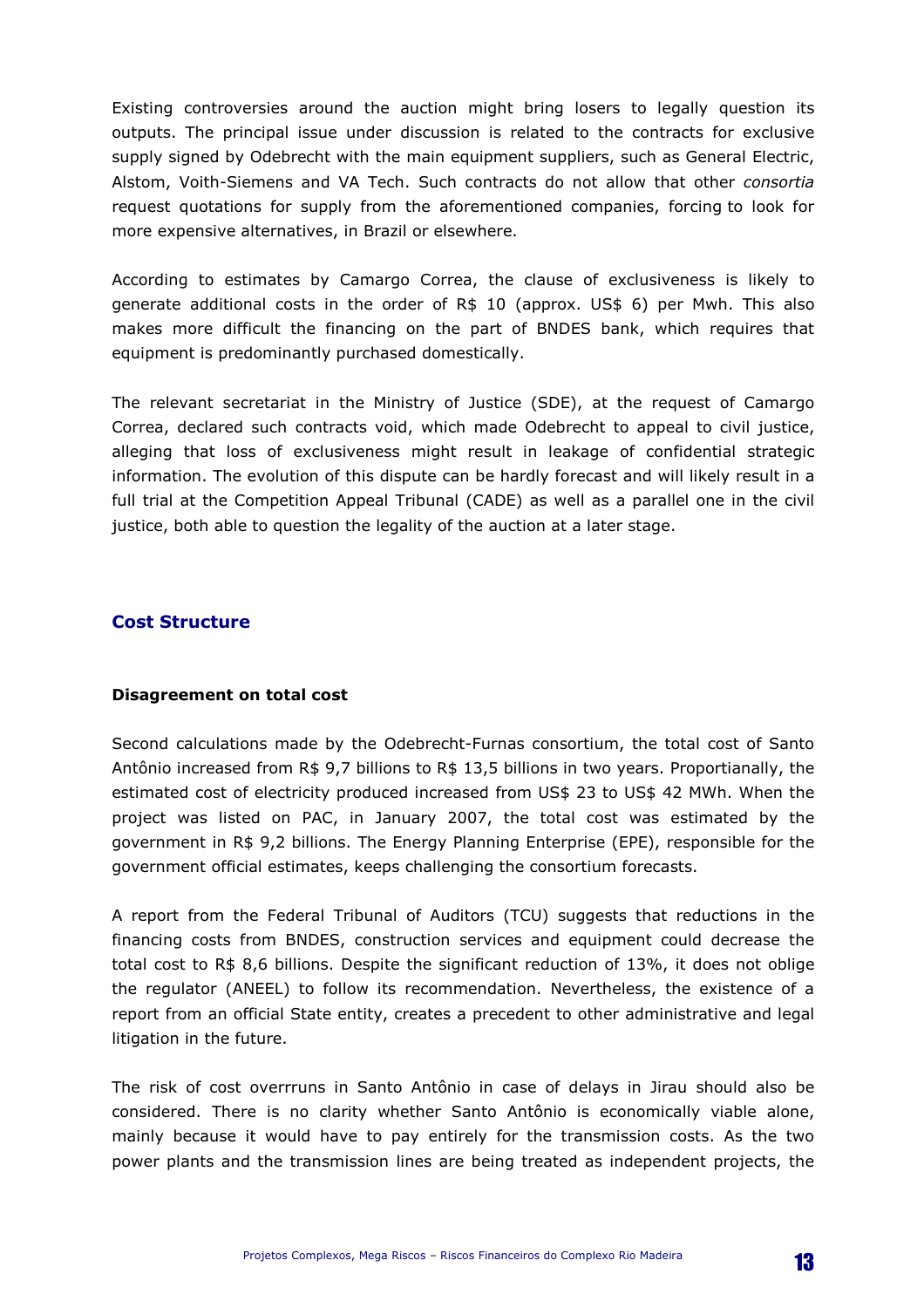uncertainty might compromise the interest of investors in the latter. These impacts are analysed in more detail later.

#### Environmental Compensation

According to Brazilian law, a minimum fee of 0,5% of total project cost is collected in the form of Environmental Compensation. The amount is directed to the creation and maintanance of Conservation Units, a responsibility that used to be Ibama's and is now with Instituto Chico Mendes. There is a hard dispute about the percentage to be fixed for the Rio Madeira complex: the Ministry of Environment suggests 3%, the energy industry lobbies for the minimum of 0,5%. The preliminary license has not defined this fee, bringing uncertainty to the project's cash flow. If Instituto Chico Mendes decides for a percentage that discontents civil society, there is a high risk of litigation, increasing cash flow uncertainty. Usually, the percentage is proportional to project impact. Given that the flooded area is considered of high biodiversity $^4$ , civil society is expecting a high fee.

#### Exchange rate fluctuation on equipment prices

Close to 50% of Santo Antônio project costs refer to equipments. The exchange rate risk will depend on the winning consortium, but it is certain that some costs are linked to foreign currency, even if equipment is manufactured in Brazil.

 $\overline{a}$ <sup>4</sup> According to the official atlas published by the Ministry of Environment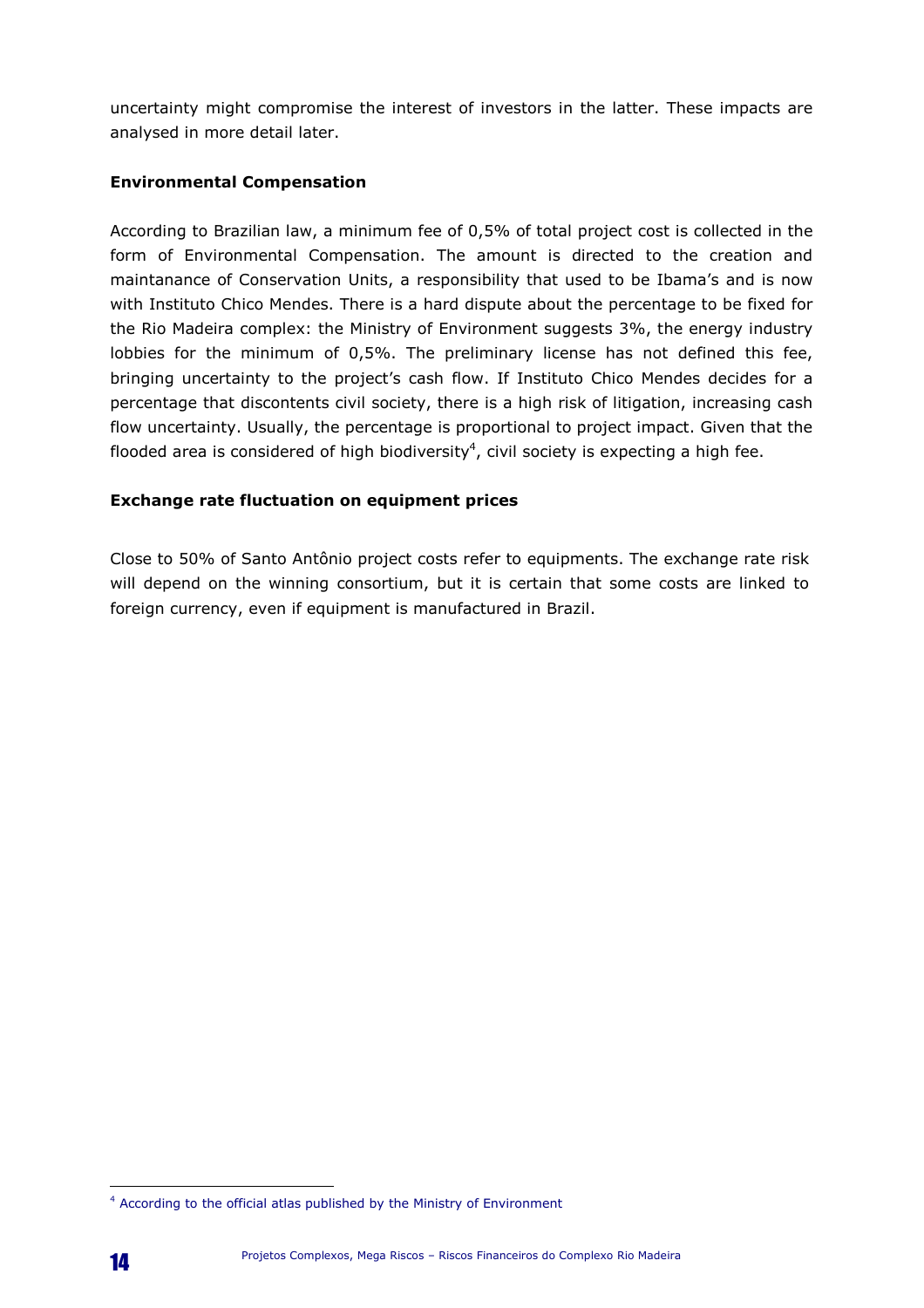# 5. Client Risk

The Power Purchase Agreements will be signed after the auction, with a 30-year horizon. As yet it is unknown exactly what share will be sold in the regulated market and the residual that can be sold in the free market, normally at a higher price. Whatever the case may be, no obstacles to sale should arise, since there is demand for energy at the price currently envisaged for hydro sources. Neither is the credit risk of purchasers of much relevance, given that the majority of buyers should be energy utilities. The major risk, nevertheless, is that of the effective delivery of the energy contracted to the national network, since there is as yet no transmission line available.

#### Transmission Line

In order to effectively sell the energy to the primary consuming center of the country, the Southeast region, it will be necessary to build a Transmission Line of about 2,450 km, cutting the states of Rondônia, Mato Grosso and Goiás (or Mato Grosso do Sul) until connecting to the grid in the municipality of Araraquara (São Paulo state). The licencing of this line is legally necessary to bring the auction to fruition (as in the case of the power plants), but to carry out the auction without licensing, a possibility signalled by the federal government, represents a factor bearing considerable risk and uncertainty. Its principal problems:

- there is as yet no Environmental Impact Assessment/Report (EIA/RIMA) and not even a terms of reference from the national environmental agency Ibama to initiate environmental studies, as well as a lack of definition regarding its path, which would indicate the licensing process will be lengthy;
- the right-of-way of the line is greater than that of the area of direct influence of the reservoir (flooded area) which would suggest a complex licensing process, as well as the fact that its path would potentially pass through indigenous lands and other protected areas, which could require Congressional authorization;

• it is a large scale works project, preliminarily budgeted at around R\$ 10 billion, which must be put out for bids to the private sector with a model of remuneration which ensures its economic-financial viability, though such a model is as yet nonexistent.

These factors can delay the transmission line construction as well as the sale of energy, constituting a serious risk in the cash flow of the SPE.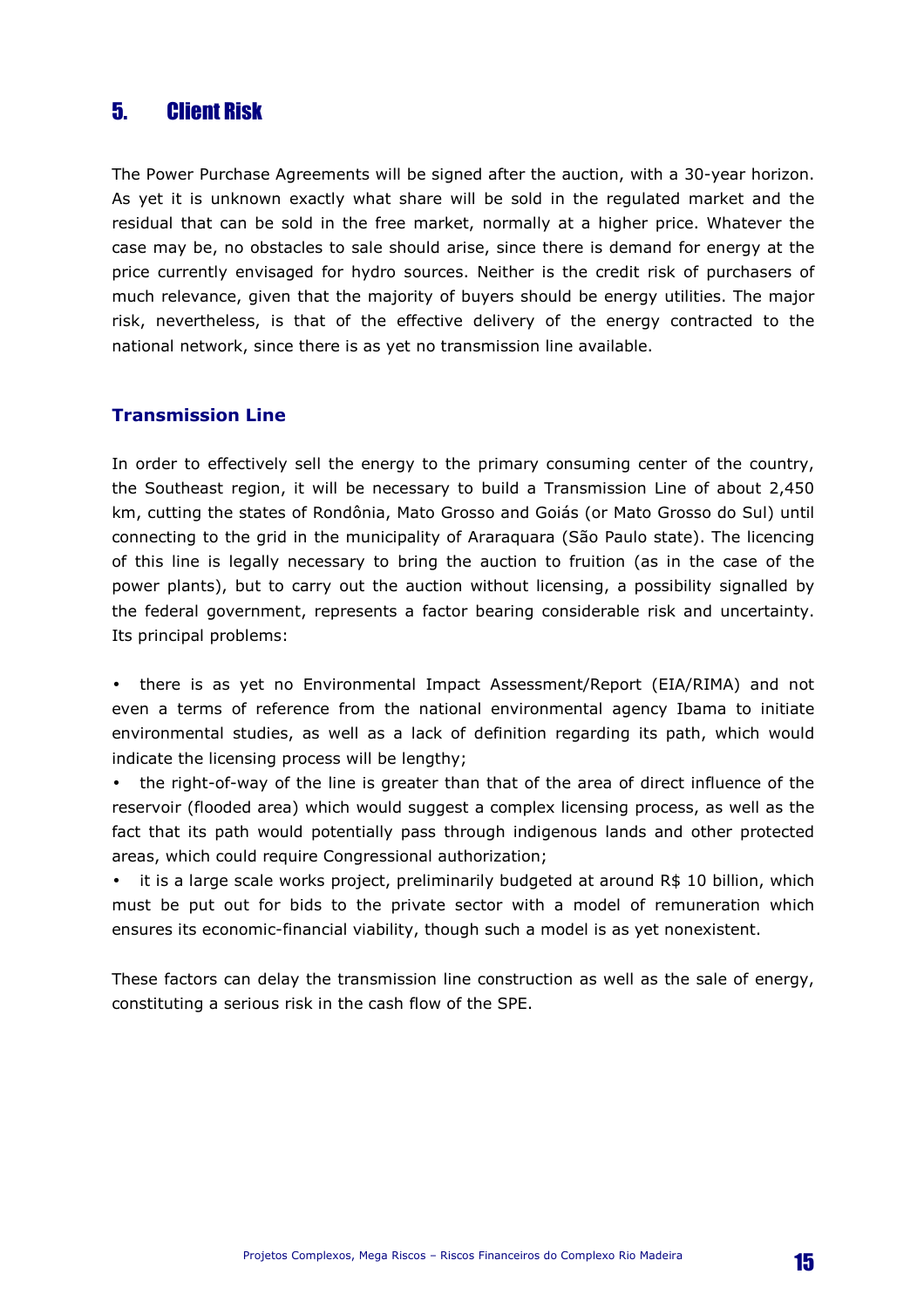# 6. Operating Risk

The risk of reduced productivity leading to non-attainment of the performance level and/or operational costs projected is of extreme importance to the economic-financial results of the project. The analysis of operating risk is concentrated in the capabilities and financial health of the operator, in technological and supply risks.

A conclusive analysis of the operator can only be carried out after the auction. With participation of parastatal corporations in the bidding, it is probable that one of these will become the operator, which will probably mitigate risk, given the experience of these corporations in this type of enterprise.

#### Technological and Sediment Risks

The Rio Madeira undertakings were projected with bulb type turbines, which will make it possible to exploit the river's strong flow and diminish the size of the reservoir created by the dams. Despite being a technology already tested in other projects around the world, bulb turbines were never used in a project of this scale, and neither have they been employed in a river that transports such a heavy sediment load. The risk of accumulation of sediments at the dam, with a consequent increase in the flooded area and diminished productivity, is one of the most controversial questions associated with the project. The federal government contracted the hydrologist Sultan Alam, who produced an opinion favorable to the technology, alleging that the sediments would pass naturally through the turbines. This external opinion was used by Ibama to grant the preliminary licence for the project. However, other renowned hydrologists, in Brazil and overseas, contest Alam's opinion, as well as questioning the fact that the specialist spent only thre days in the region and studies only the Santo Antônio dam, extending his conclusions to Jirau. In the opinion of Jorge Molina Carpio and Carlos Tucci, the sediment studies should be deepened.

#### Supply Risks

The Rio Madeira dams will promote a significant alteration in land use patterns in the region, principally with the simultaneous construction of locks, which would permit navigation from Bolivia to the Amazon River, opening the way for an immense waterway that promises to be the principal form of grain transport. The logistical facilities should favor the expansion of the agricultural frontier, accelerating the deforestation of the Amazon biome, principally in the areas near to the tributaries of the Madeira river. This should generate an increase in both the volume of sediment and of sedimentation, as has been verified in a similar setting in other Amazon rivers, in particular in the case of the Tocantins River, with a possibility that generating capacity may thereby be reduced.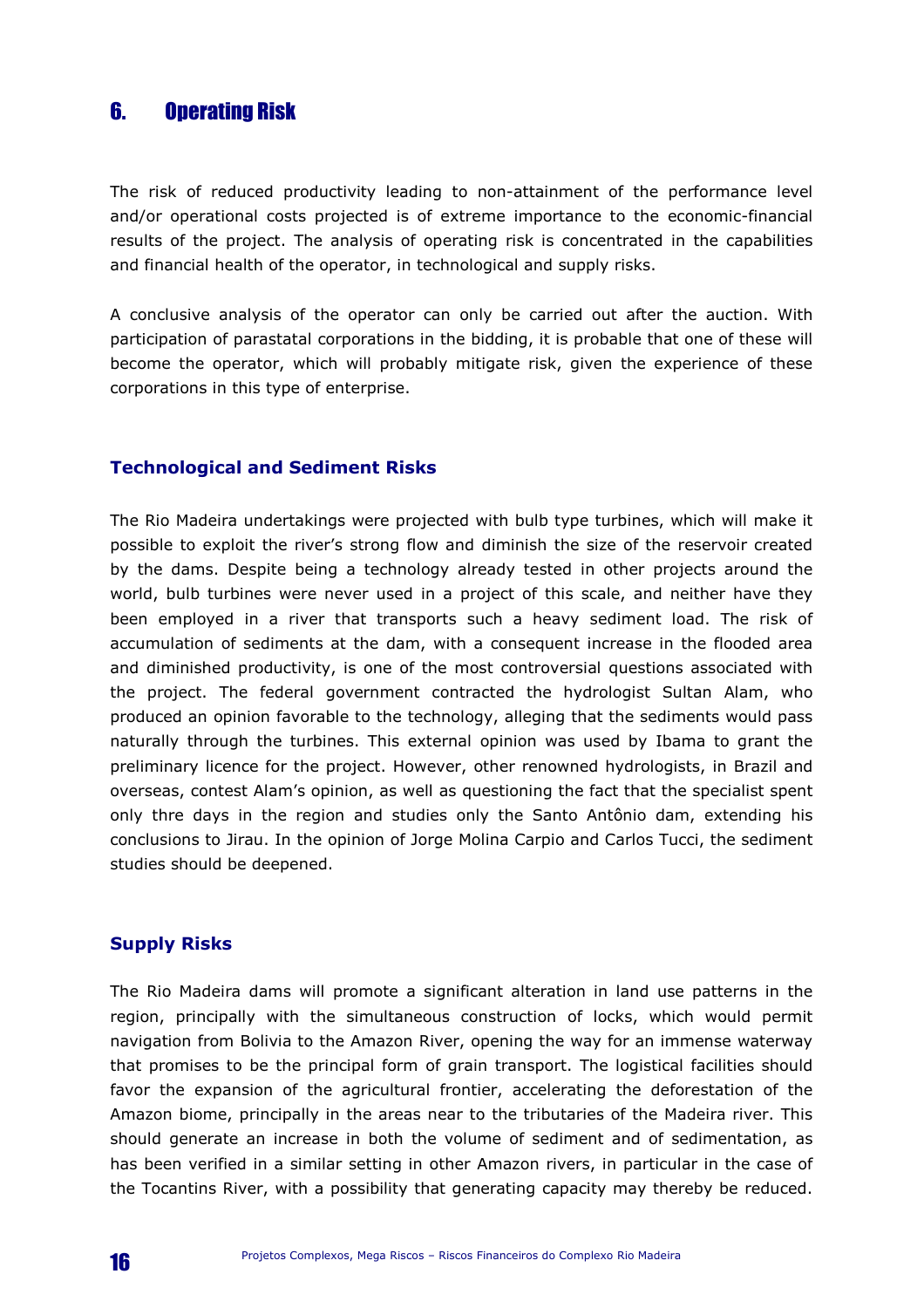Besides this, alterations in the rainfall regime of the region due to deforestation have already begun to be felt; thus it is impossible to discard greater climate changes that can put supply based on Madeira River flow at risk, principally in the medium and long terms. Such alterations have not been adequately studied, suggesting a productivity risk for the power plants. Given the long concession and financing horizons of the project, as well as the high seasonality in the power plant generation perspective, this risk cannot be ignored.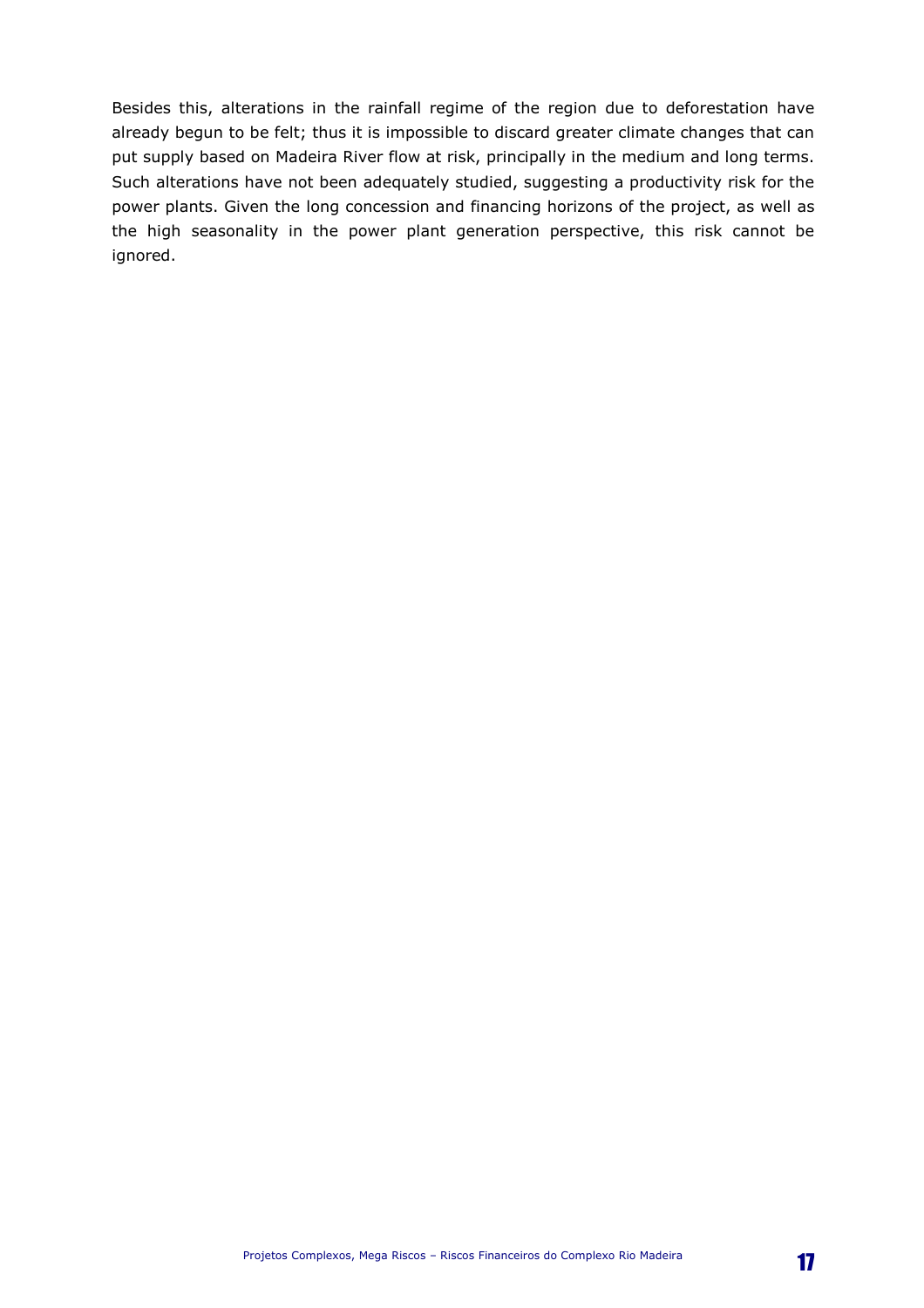# 7. Structuring Risk

The final structure of the deal is still not clear, given the uncertainties of the auction and the unknown winning consortium. Nevertheless, based on the scale of the project and the structures usually employed to bring about similar investments, it is possible to predict some characteristics and associated risks. The principal risks to be analysed are in consequence of the insuffient guarantees for cumulative delays or losses and that of unlinked interest rates.

#### **Insurance**

Contracting of an insurance package is fundamental for the achievement of this type of project, including the more common sort, such as engineering risk insurance and insurance for civil responsibility against third-party damages, up through the more complex and expensive type, such as performance and completion bonds.

Specifically, insurance guarantees should constitute a key aspect for the obtaining of the project's financial structuring. Such insurance generally guarantees the finalization of works in the case of insufficiency of resources on the part of the builders or payment of the total works budget to the insured party. Given the elevated cost of the project, it will be necessary to assure participation of a large scale insurer or of a pool of insurance agencies that will pass along part of the risk to international reinsurance agencies.

Considering the high project risks, furthermore, such a policy could represent a significant cost to the SPE, which will also have difficulty in finding partners in the insurance sector disposed to cover such a risk. Additionally, in the case of an accident, there is the possibility of litigation and the consequent delay in payment of the insurance or even of financial difficulties on the part of the insurers and reinsurers contracted.

#### Subordination of the Debt

BNDES has already announced that it could finance up to 75% of the project at subsidized rates, which will position it as the probable largest financier of the Rio Madeira Complex. In deal of this nature, BNDES demands a series of guarantees, such as distrain of credit rights obtained from ANEEL authorizations or of shares in the SPE, fiduciary alienation of lands and improvements, escrow accounts, liquidity cushions and, inclusively, treatment of the debt as preferential (senior). Whatever other financiers may exist, therefore, would be forced to enter into the deal with a subordinated debt, which would elevate the risks they face.

Furthermore, BNDES recently signalled that its high risk perception regarding the deal could require corporate guarantees, that is, the SPE shareholders would be obliged to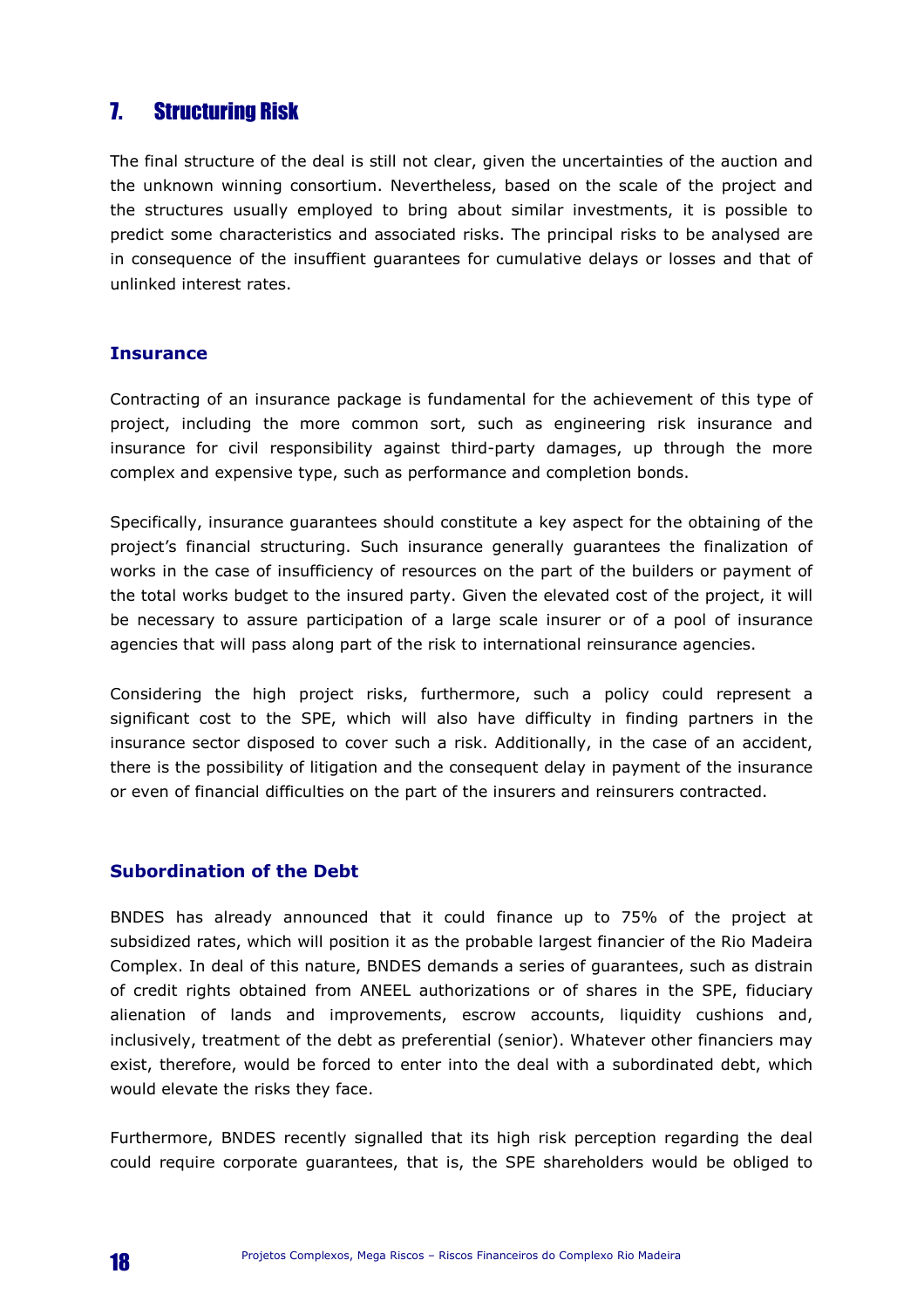provide real and/or fiduciary guarantees with other assets unrelated to the investment in the Rio Madeira Complex.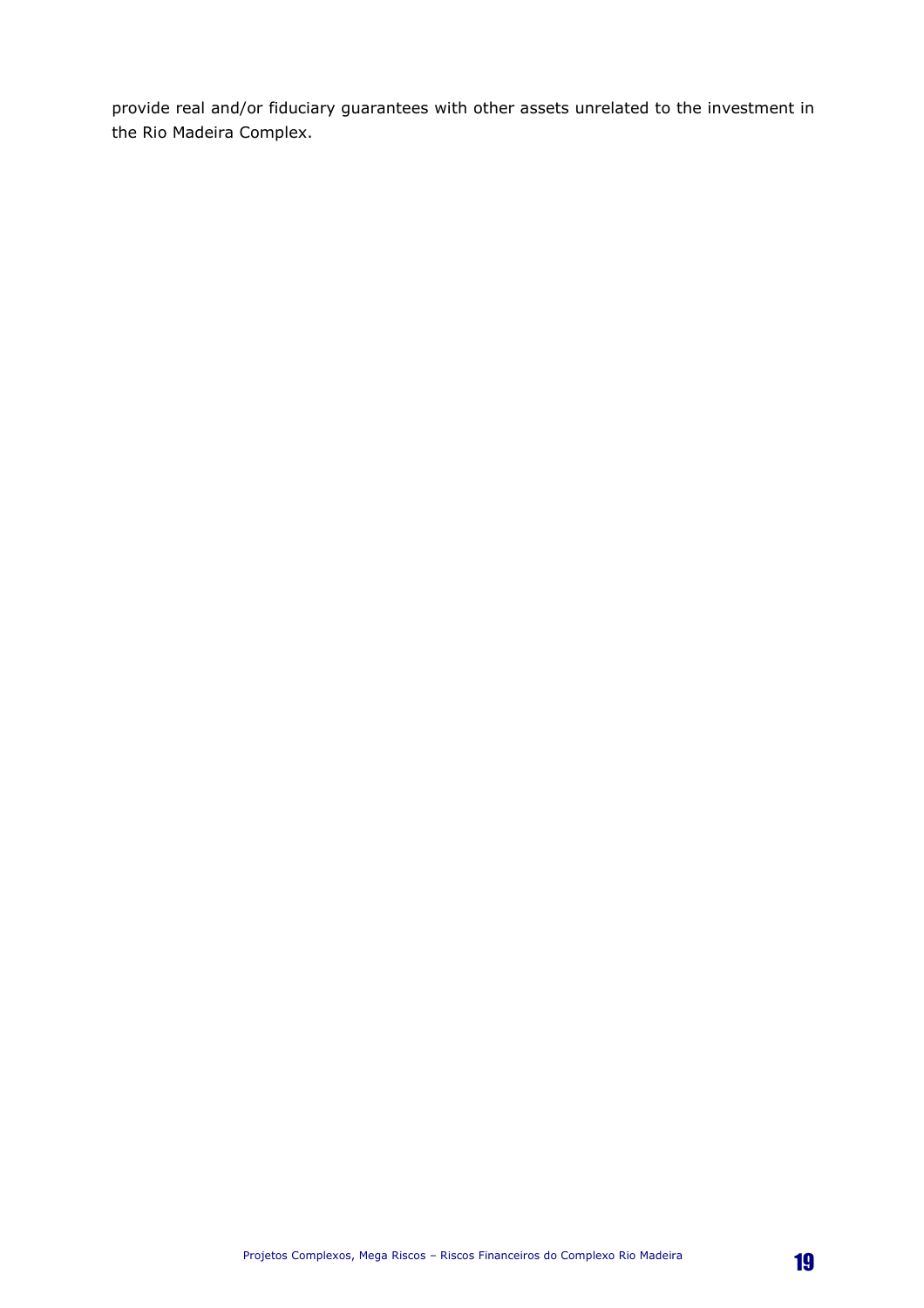# ANEXX: Reputational Risk

The strenghtening of civil society organizations since the 1980s has led to increasing scrutiny over banks and other development institutions regarding the social and environmental impacts of the projects they support. The main targets were the World Bank, the European Bank for Reconstruction and Development, the Interamerican Development Bank, and other regional banks.

In the following decade, private banks grew their stakes in development finance, becoming also targets of international campaigns and scrutiny. The notorious campaign of Rainforest Action Network, a San Francisco based environmental group, challenged the investments of Citigroup in activities that were harmful to tropical forests. In 2003, the American bank adopted more restricted financing policies, and helped create the Equator Principles, a set of environmental and social safeguards applying to project finance and subscribed by over 50 banks globally. Recently, a civil society campaign contributed to the take over of TXU by private equity funds. The large energy company from Texas was planning the construction of a dozen highly polluting coal-fired power plants. The new shareholders decided to change the company's growth strategy to cleaner sources.

The Rio Madeira Dam Complex is monitored by many civil society organizations, especially after its integration into IIRSA $5$  – Initiative for the Integration of Regional Infrastructure in South America, which has the Interamerican Development Bank as its principal promoter. The campaign to warn against the project's social and environmental impacts is intensifying, with some actions already taking place within the financial sector.

#### Local Campaign and Bolívia

Many organizations in the state of Rondônia and in Bolívia have initiated a structured process of meetings and seminars in order to discuss and plan joint initiatives. The campaign website<sup>6</sup> has functionalities such as cyber-actions and serves as a depository of independent studies that point out problems in the Rio Madeira project. The following are some of the organizations identified in the campaign:

- FOREN Fórum de debates sobre energia de Rondônia.
- GPERS Grupo de Pesquisa em Energia Renovável e Sustentável da Unir
- KANINDÉ Associação de Defesa Etno-Ambiental.
- MAB Movimento dos Atingidos por Barragens
- CIMI Conselho Indigenista Missionário
- CPT Comissão Pastoral da Terra

 $\overline{a}$ 

<sup>5</sup> www.iirsa.org

<sup>6</sup> www.riomadeiravivo.org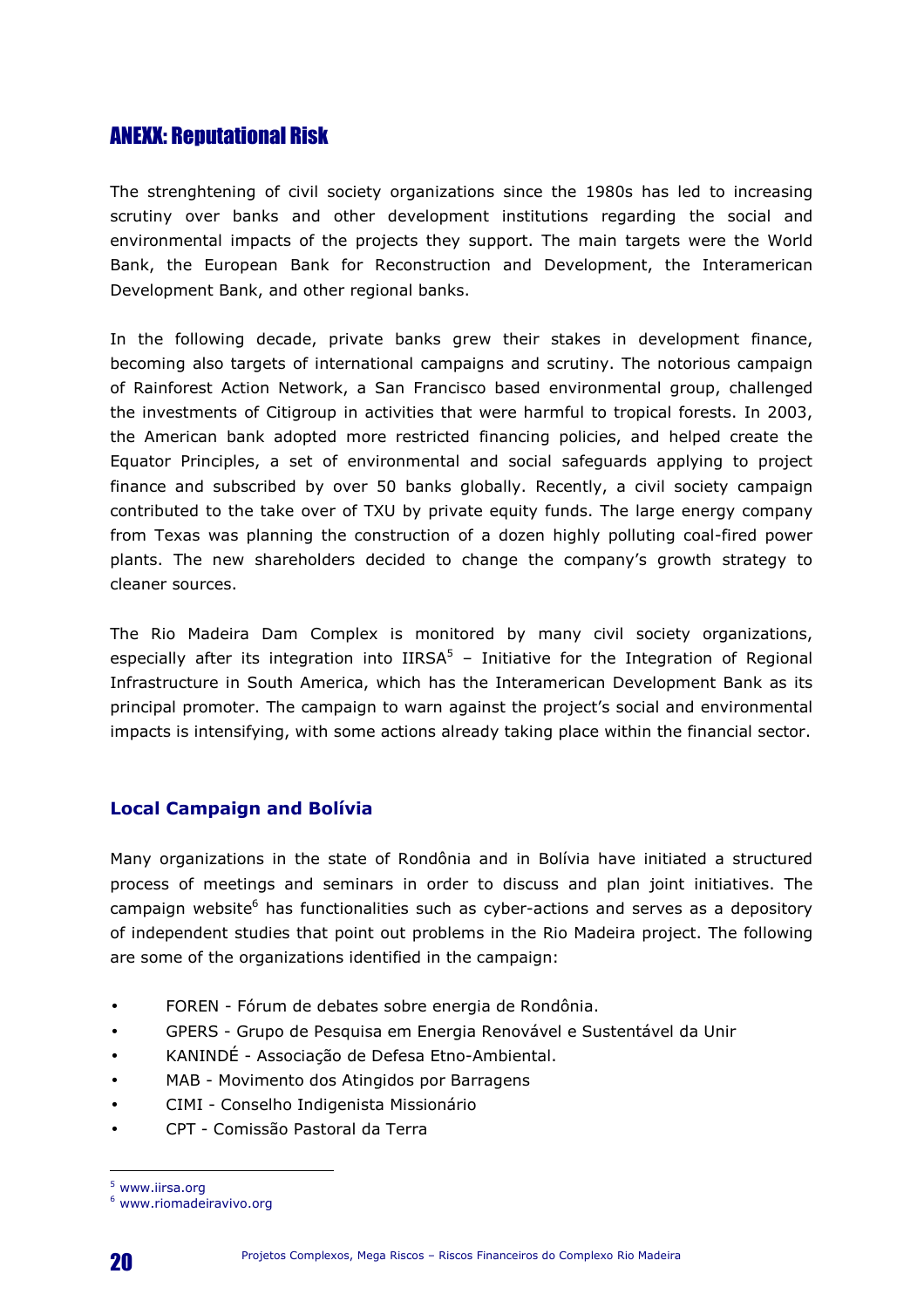- OSR Organização dos Seringueiros de Rondônia
- RIOTERRA- Centro de Pesquisas Subaquáticas da Amazônia
- REBRIP Rede Brasileira para Interligação dos Povos
- Rede de Educação Cidadã
- FOBOMADE Foro Boliviano de Medio Ambiente y Desarrollo
- **Herencia**
- LIDEMA Liga em Defensa del Medio Ambiente

#### National Campaign

Civil society organizations that focus on implementing rights and monitoring public policies are involved in the Rio Madeira issue. These groups produce independent studies, and provide information to the Public Prosecution Office, local communities and media. Some have even started interaction with the financial sector.

- Núcleo Amigos da Terra /Brasil
- Ecoa Ecologia e Ação
- Instituto Madeira Vivo IMV
- Grupo de Trabalho Amazônico GTA
- International Rivers Network IRN
- Instituto Socioambiental ISA
- Coordenação das Organizações Indígenas da Amazônia Brasileira COIAB
- Instituto Centro Vida ICV
- Instituto de Estudos Socioeconômicos INESC
- Centro de Apoio Sócio Ambiental CASA
- IMAZON
- WWF Brasil
- Greenpeace Brasil
- Rede Brasil sobre Instituições Financeiras Multilaterais

#### International Campaign

Environmental activism is notoriously more organized in developed countries than in emerging markets. However, there is a large number of international civil society organizations with programs targeting developing countries. The Amazon, specifically, is a region of high interest, together with the project nature – large dams – put the Rio Madeira Complex in the list for an international campaign. The current priority to combat climate change shall give the project a a lot of attention because of its contribution to deforestation.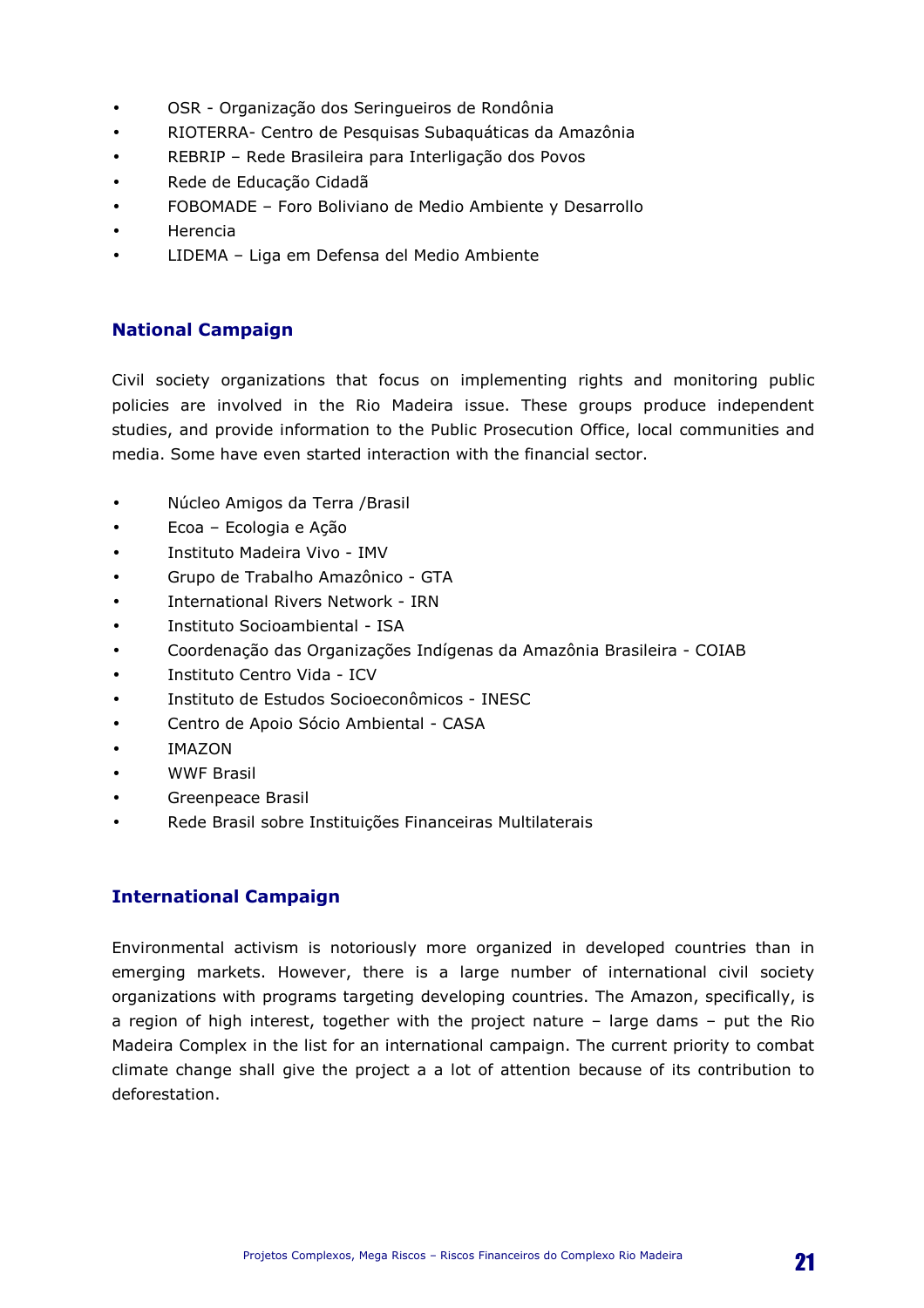Bank Track<sup>7</sup>, a network of civil society organizations tracking the activities of the private financial sector and its impact on environment and communities, has a specific webpage<sup>8</sup> portraying the Rio Madeira case. With a strong presence in Europe, the network has already placed pressure on banks interested in financing or advising the project.

The Washington based Bank Information Center (BIC $9$ ) tracks the activities of international financial institutions. The group also has a specific page on Rio Madeira within its broader program to monitor IIRSA, called Biceca<sup>10</sup>. BIC has strong collaborative capacity both in North and South America.

Furthermore, renowned organizations such as Amazon Watch, BothENDS, CEE Bankwatch, Setem, Rainforest Action Network and AIDEnvironment, amongst others, have displayed their interest to support this campaign.

#### Voluntary Commitments

Since Rio-92 there has been more engagement between the public and private sector on social and environmental issues. On a sector level, many voluntary commitments or protocols were crafted and ratified by key industry players, including financial players. Those commitments are often used as marketing and corporate communication tools, in an attempt to cease criticism from civil society organizations. These monitor the implementation of commitments and protocols, aiming at informing the public about gaps between speech and practice. The signatories to such commitments may cause significant harm to their reputation if they decide to support the Rio Madeira project. Albeit civil society does not consider the protocols as effective practices, they are a good baseline for financial institutions seeking to pursue a sustainability journey. Conversely, non-signatory financial institutions can also be called to comply with international best practice.

#### Green Protocol

The Green Protocol, a set of social and environmental commitments, was created in 1995 and signed on by the Brazilian public banks: BNDES, Banco do Brasil, Caixa Econômica Federal, Banco do Nordeste, and Banco da Amazônia. According to the protocol, the banks were obligated to develop policies that restrict credit to companies or projects with high social or environmental impact. In particular, the fourth clause states that "environmental risks should be considered in the credit analysis and deal conditions", which has had a timid implementation so far.

#### Equator Principles

 $\overline{a}$ <sup>7</sup> www.banktrack.org

<sup>8</sup> http://www.banktrack.org/??show=dodgy&id=38

<sup>&</sup>lt;sup>9</sup> www.bicusa.org

<sup>10</sup> http://www.biceca.org/es/Project.Overview.138.aspx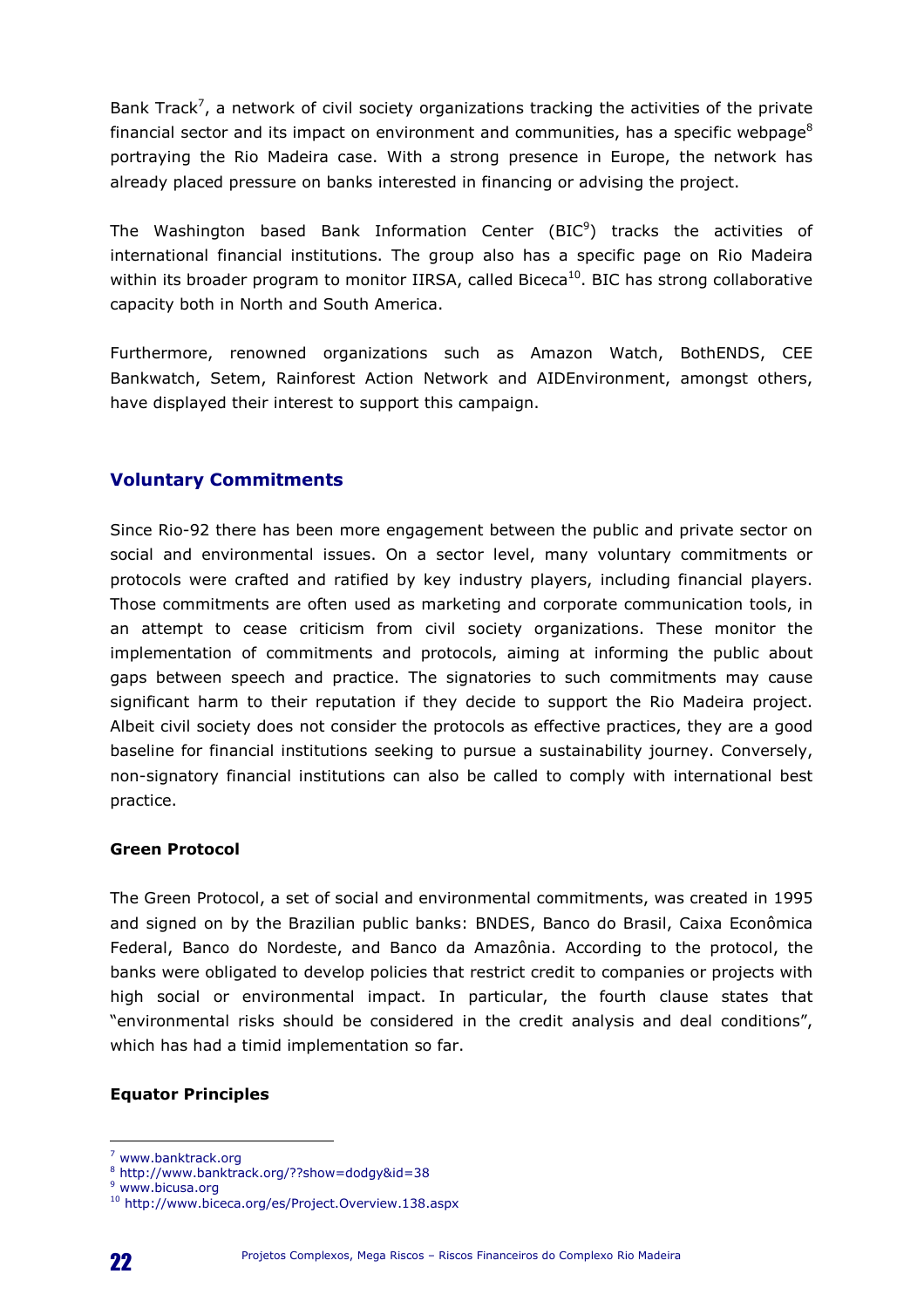Created in 2003 and reviewed in 2006, the Equator Principles are the commitment of private banks to utilize the IFC's eight Social-Environmental Performance Standards for project finance and advisory. The 52 signatories $^{11}$ , amongst them the Brazilians Banco do Brasil, Bradesco, Itaú and Unibanco, account for over 90% of world's project finance volume.

The principles were created with a focus on developing countries, where banks acknowledge a fragile institutional and legal framework to protect dispersed social and environmental interests. Hence, it is not enough for signatories to check compliance with local law, but to assess the project in its entirety, based on international best-case practices. It is noticeable that the Rio Madeira Complex has significant challenges to comply at least with the following performance standards:

- 4. Community Health and Safety
- 5. Land Acquisition and Involuntary Resettlement
- 6. Preservation of Biodiversity and Sustainable Management of Natural Resources
- 7. Indigenous Peoples

#### Principles for Responsible Investment

The United Nations Principles for Responsible Investment<sup>12</sup> (UNPRI) were created in 2006 and ratified by large institutional investors. In Brazil, major pension funds are signatories, including Petros and Funcef, which have demonstrated interest on an equity stake in the Rio Madeira SPE. They are sponsored, respectively, by the state-owned companies Petrobras and Caixa Econômica Federal.

The principle number 1 suggests that environmental, social and governance indicators should be embedded into investment analysis.

 $\overline{a}$ <sup>11</sup> Latin America: Banco do Brasil, Bradesco, Corpbanca, Itaú, Unibanco

North America: Bank of America, BMO, CIBC, CIFI, Citi, E+CO, JPMorgan, Manulife, Royal Bank of Canada, Scotiabank, Toronto Dominion, TD Bank, Wachovia, Wells Fargo

Europe: ABN AMRO, Banco Galícia, Banca Intesa, Barclays, BBVA, BES, Calyon, Caja Navarra, Credit Suisse, Dexia, Dresdner, EKF, FMO, Fortis, HBOS, HSBC, HVB, ING, Intesa Sanpaolo, KBC, La Caixa, MCC, Millennium, Nordea, Rabobank, Sanpaolo IMI, Standard Chartered, RBS, SEB, WestLB Asia Pacific: ANZ, BTMU, Mizuho, SMBC, WestPac Africa: Nedbank

<sup>12</sup> www.unpri.org